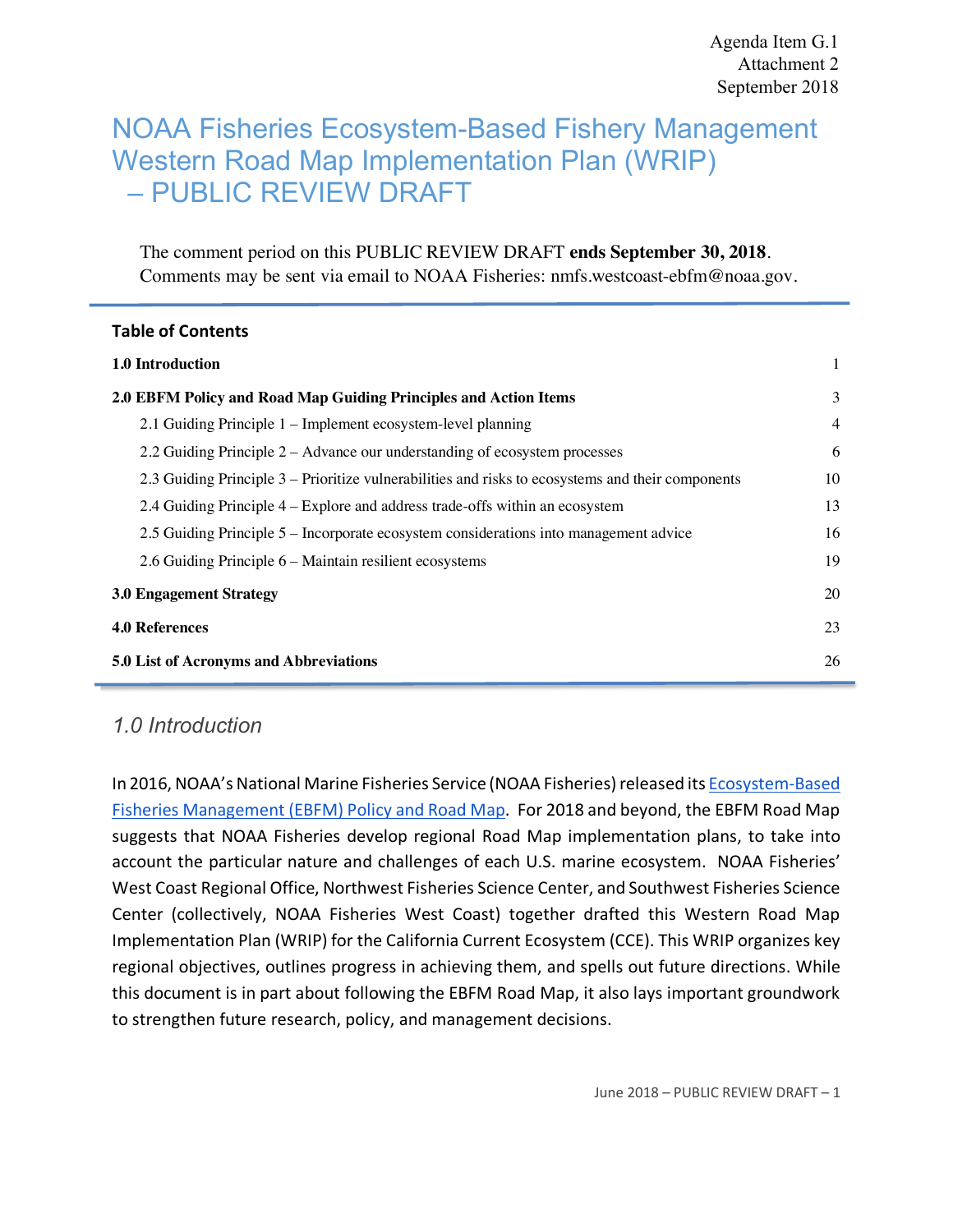EBFM requires thinking about resources, policies, and management in a different way than we have in the past, and combining that new way of thinking with a better understanding of ecosystem conditions and processes. For example, our investigations of the 2014–16 marine heat wave showed that higher ocean temperatures resulted in harmful algal blooms along the west coast that caused widespread contamination in Dungeness crab, and that moved the prey of humpback whales from their historic offshore feeding grounds to more inshore waters. While delayed the start of the Dungeness crab fishery and moved humpback whales into unusual feeding spaces, bringing Dungeness crab fishing gear and humpback whales into the same spaces at the same time. Ultimately, the effects of the marine heat wave included an unusual spike in whale entanglements with crab gear. Piecing these clues together to better understand how we can reduce human interactions with whales took ecosystem-level thinking. these marine heat wave effects may seem separate from each other, the harmful algal blooms

 Our California Current Ecosystem is an eastern boundary current upwelling system that extends roughly from the southern end of Canada's Vancouver Island southward to the tip of Mexico's offshore, lies within the CCE. The Pacific Fishery Management Council (PFMC) guides federal fisheries management off the U.S. West Coast under the authority of the Magnuson–Stevens Fishery Conservation and Management Act (MSA). PFMC voting members include representatives from the states of Washington, Oregon, California, and Idaho, and a representative from an Indian tribe with federally recognized fishing rights. Numerous tribes with fishing rights for salmon, halibut, groundfish, and other species participate in the PFMC process. NOAA Fisheries considers PFMC and these western states and tribes key partners in regional EBFM implementation, and PFMC has already taken substantial steps toward EBFM. Beyond their participation in the PFMC process, western states and tribes manage marine and estuarine fisheries that overlap with or include the same species as federal-waters fisheries. Close and ongoing coordination between these entities is essential to successful regional fisheries Baja Peninsula. The U.S. West Coast Exclusive Economic Zone (EEZ), from 3 to 200 nautical miles management efforts.

 Other key partners in implementing regional EBFM could include: partners within NOAA, such as the five West Coast National Marine Sanctuaries and the three Integrated Ocean Observing System (IOOS) Regional Associations (Central and Northern California, Northwest, and Southern California); our federal partner agencies, like the United States Fish and Wildlife Service, the Army Corps of Engineers, and the Bureau of Ocean Energy Management; the Pacific States Marine Fisheries Commission, which coordinates tri-state west coast fisheries management and collects essential fisheries data; state and tribal fisheries and natural resource management agencies; the many international fisheries management and science organizations with overlapping jurisdictions over CCE species; fisheries industry participants, and environmental and other non-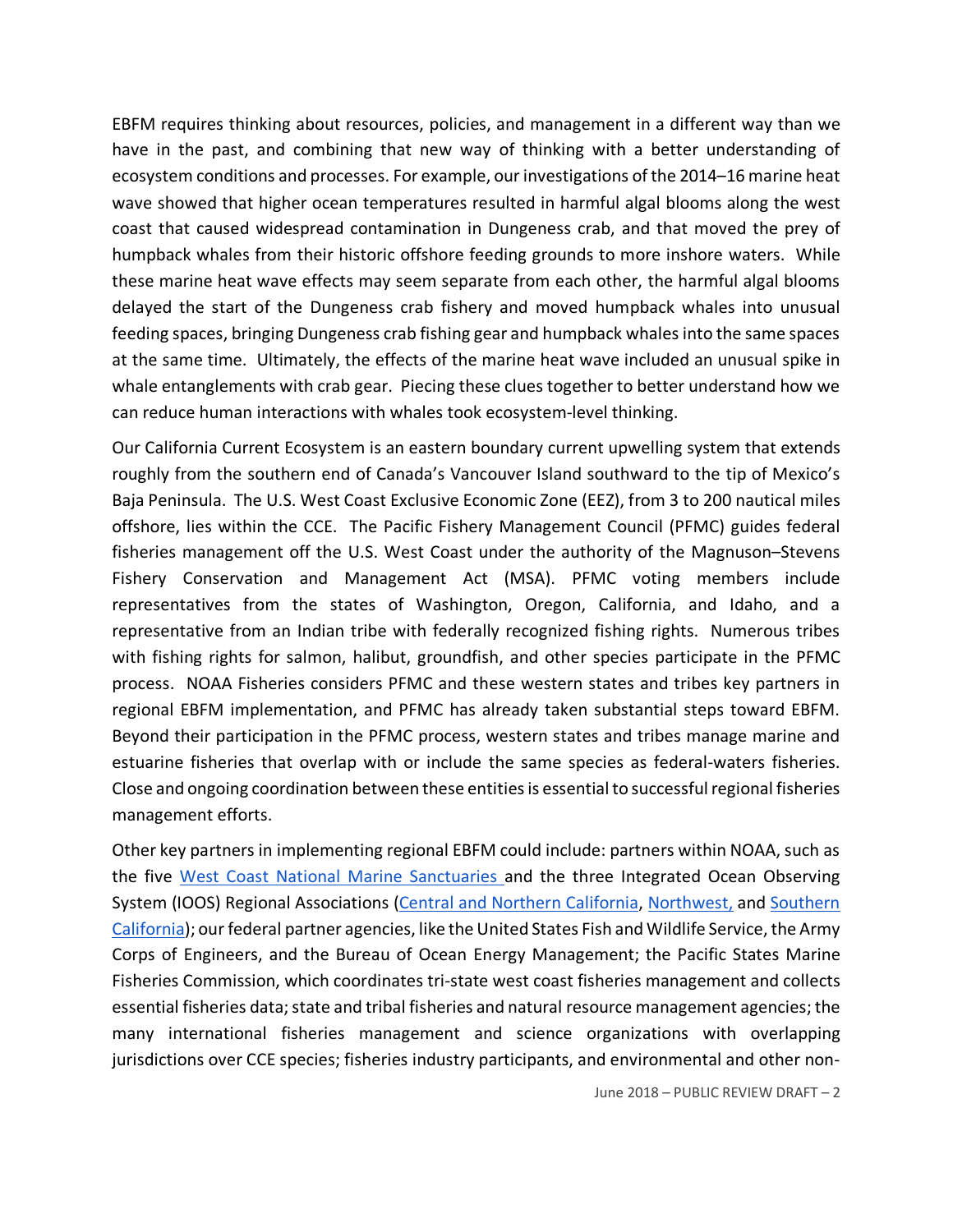government organizations; coastal fishing communities and coastal zone management organizations; and academic institutions with expertise in marine science and management.

 NOAA Fisheries, PFMC, western states and tribes, and the public have together laid a strong foundation for EBFM with our work to end overfishing, rebuild overfished stocks, conserve forage fish, minimize bycatch, identify and protect essential fish habitat, develop supporting ecosystem plans to continue to support that work by researching key ecosystem questions such as the ongoing and anticipated effects of climate change on the CCE. We will prioritize work that helps us better understand our ecosystem's natural climatic variability and its short- and long-term effects on trophic interactions and fisheries harvest. We will explore opportunities to integrate EBFM into regulatory decision-making processes. We will also continue to support our partners' efforts to develop EBFM conservation and management measures that take into account the region's unique biophysical system, socio-economic challenges, and cultural principles. Finally, we view this WRIP as the first five-year iteration of a longer-term plan to coordinate regional research and ideas that build a strong foundation for future ecosystem science and EBFM. We welcome ideas from our partners, stakeholders, and the public on working towards west coast EBFM in this next five years and beyond. science, and develop a Fishery Ecosystem Plan (FEP). Over the next five years, NOAA Fisheries

# *2.0 EBFM Policy and Road Map Guiding Principles and Action Items*

NOAA Fisheries' May 2016 EBFM Policy has six Guiding Principles for national EBFM:

- 1. Implement ecosystem-level planning.
- 2. Advance our understanding of ecosystem processes.
- 3. Prioritize vulnerabilities and risks of ecosystems and their components.
- 4. Explore and address trade-offs within an ecosystem.
- 5. Incorporate ecosystem considerations into management advice.
- 6. Maintain resilient ecosystems.

 The National EBFM Road Map is organized around those Guiding Principles, and suggests action items for each Guiding Principle. Action items are identified in the Road Map as potential short-, medium-, or long-term accomplishments. This WRIP describes U.S. West Coast EBFM implementation plans for the next five years, 2018–22. We do not address medium- or long- NOAA Fisheries' headquarters plans to pursue for national, rather than regional, application. Sections 2.1 through 2.6 discuss how NOAA Fisheries plans to address action items under each of term unfunded Road Map action items. We also do not address Road Map action items that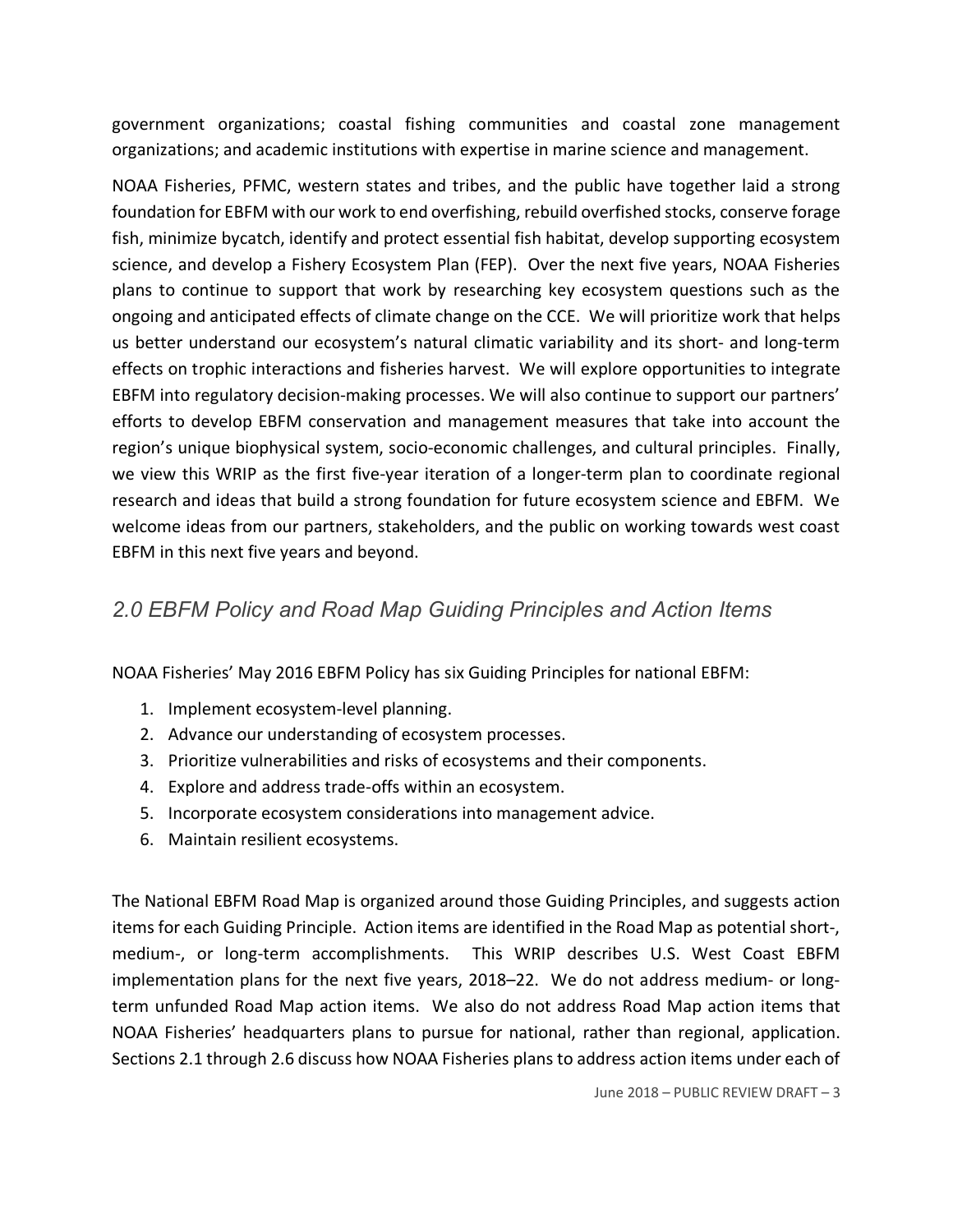the Road Map's Guiding Principles, providing examples of work in progress and work anticipated for the 2018–22 period. We also discuss potential future actions that we cannot develop during 2018–22, but which may be useful to consider in EBFM planning beyond this first five-year Road Map implementation period. Section 3 provides the NOAA Fisheries West Coast engagement strategy for this WRIP. References cited in the WRIP are listed in Section 4, and Section 5 provides a list of abbreviations and acronyms used in this WRIP.

### 2.1 Guiding Principle 1 – Implement ecosystem-level planning

 From EBFM Policy: *NOAA Fisheries supports the use of Fishery Ecosystem Plans (FEPs) or similar documents to describe and integrate ecosystem goals, objectives, and priorities for fisheries and ecosystem research, conservation, and management across multiple fisheries within an ecosystem. This includes:*

- *Facilitate continued participation of external federal, state (including territories), council, commission, tribal, industry, and other non-governmental partners in the EBFM process;*
- *Support and provide guidance or assistance to execute FEPs that are used as umbrella strategic planning documents to guide coordination and trade-off evaluation among Fishery Management Plans(FMPs,) related documents, and other ecosystem components.*

 Guiding Principle 1 reflects a new way of thinking about fisheries and resource management, looking at key questions not in isolation, but as parts of a larger whole. We have already made substantial strides toward this goal through our ongoing work with PFMC and its committees and processes. One area of future focus is translating that work for both internal and external audiences. To that end, Guiding Principle 1 suggests that we develop an engagement strategy for each regional implementation plan, which this WRIP provides in Section 3.

Guiding Principle 1 supports regional FEP development. PFMC adopted its FEP in April 2013, in part to develop a better and shared understanding of its priorities for the larger ecosystem. From the FEP's Purpose and Need statement:

 *The purpose of the FEP is to enhance the PFMC's species-specific management programs with more ecosystem science, broader ecosystem considerations, and management policies that coordinate Council management across its Fishery Management Plans and the CCE. An FEP should provide a framework for considering policy choices and trade-offs as they affect FMP species and the broader CCE.*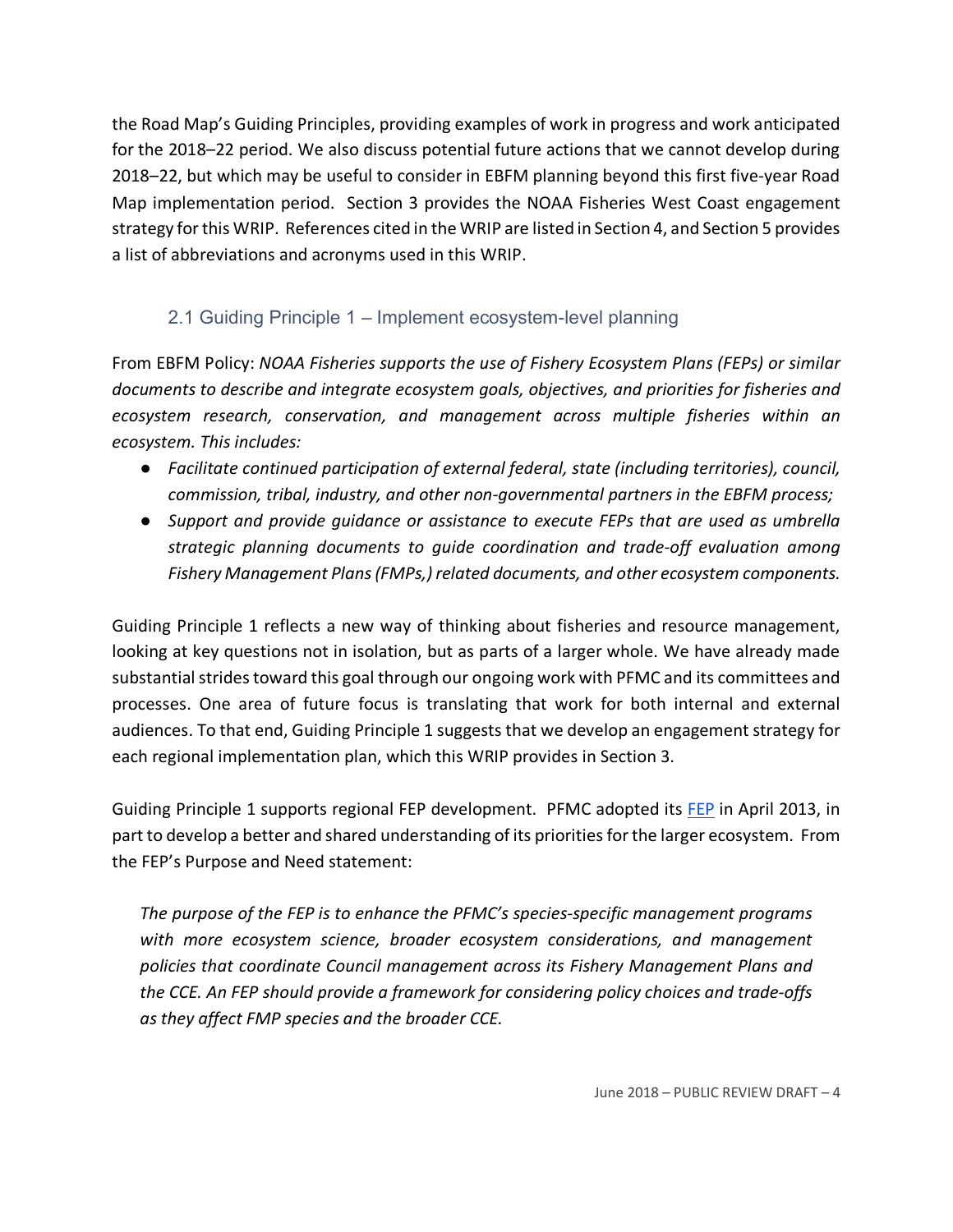The FEP coordinates PFMC's ecosystem-based conservation and management initiatives across its FMPs. NOAA Fisheries participates in PFMC's ecosystem initiative development process and supports PFMC in part through work conducted under the California Current Integrated Ecosystem Assessment (CCIEA) program. The CCIEA program combines science and interpretation to highlight and explain changes, trends, and shifts in the ecosystem and what they mean for the human communities that depend on the CCE. The NOAA Fisheries Northwest and Southwest Fisheries Science Centers(NWFSC and SWFSC) collaborate on the CCIEA program, including the development and presentation of an **annual California Current Ecosystem Status** Report (ESR) that has become an important opportunity to take stock of ongoing ecosystem changes and their implications.

Guiding Principle 1 also prioritizes a review of any overlapping jurisdictions in each region, to plan for coordination on EBFM. PFMC and NOAA Fisheries have jurisdiction over the U.S. EEZ off Washington, Oregon, and California. Overlapping jurisdictions, including those with western states and tribes, for particular fish and fisheries are accounted for and described in PFMC's FMPs. NOAA Fisheries West Coast coordinates formally and informally, as appropriate, with colleagues at the Alaska Fisheries Science Center and the Alaska Regional Office, and with staff at the Pacific Islands Science Center and the Pacific Islands Regional Office. International science and management entities that address West Coast fish or fisheries are described in PFMC's FEP at Section 3.5.4.

 In keeping with Guiding Principle 1, NOAA Fisheries West Coast staff have supported PFMC's EBFM work since 2009. We participate in PFMC's Ecosystem Workgroup, and in the Scientific and Statistical Committee's (SSC) Ecosystem-Based Management Subcommittee, and in numerous other advisory bodies within the PFMC process. Our Science Centers submit annual ESRs to PFMC's March meetings, summarizing information and analyses from the CCIEA.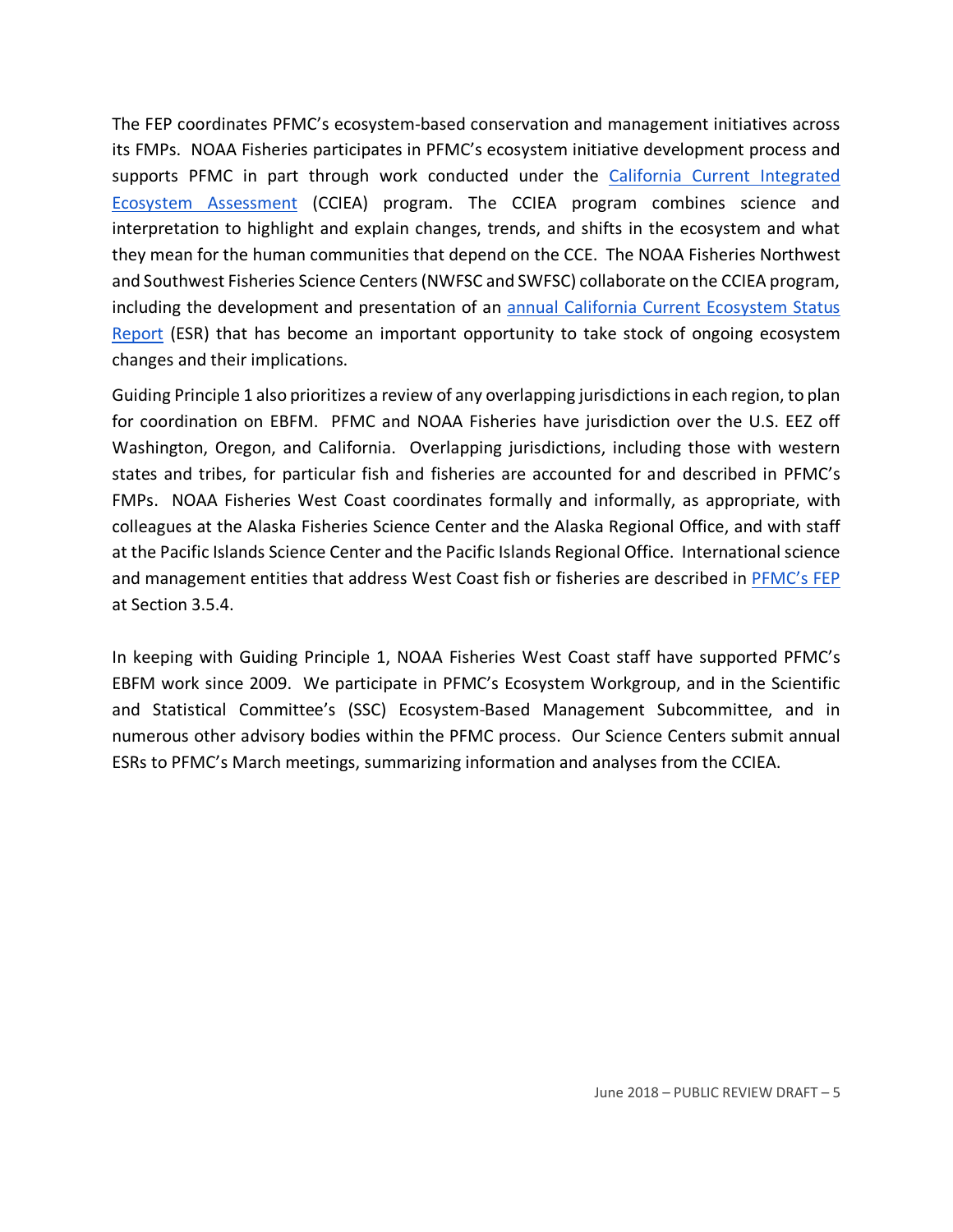| Table 1: Action Items to Implement Ecosystem-Level Planning |                                                                                                                                                           |                    |                                                                                                                                                                                                                                                                                                                                                                                                                                                                                                                                    |
|-------------------------------------------------------------|-----------------------------------------------------------------------------------------------------------------------------------------------------------|--------------------|------------------------------------------------------------------------------------------------------------------------------------------------------------------------------------------------------------------------------------------------------------------------------------------------------------------------------------------------------------------------------------------------------------------------------------------------------------------------------------------------------------------------------------|
| Road<br>Map#                                                | Road Map Action Item                                                                                                                                      | Road Map<br>Timing | <b>Associated Milestone</b>                                                                                                                                                                                                                                                                                                                                                                                                                                                                                                        |
| 1a2                                                         | Develop regional EBFM<br>engagement strategy.                                                                                                             | Short-term         | See Section 3 of this WRIP.                                                                                                                                                                                                                                                                                                                                                                                                                                                                                                        |
| 1a <sub>3</sub>                                             | Develop best practices where<br>there are overlapping<br>jurisdictions.                                                                                   | Medium-term        | NOAA Fisheries coordinates with western states and tribes directly,<br>and on federal fisheries issues through PFMC, which is the sole<br>fishery management council with jurisdiction in the CCE.<br>Overlapping jurisdictional issues on management of particular<br>species or species groups will continue to be managed through<br>regional fisheries management organizations (RFMOs). NOAA<br>Fisheries staff are available, as requested, for coordination on<br>ecosystem issues through RFMOs and other relevant bodies. |
| 1a <sub>5</sub>                                             | NOAA Fisheries supports any<br>Ecosystem Plan Development<br>Teams, Ecosystem Committees,<br>or equivalent groups that<br>Councils establish.             | Continuing         | NOAA Fisheries staff are members of the PFMC Ecosystem<br>Workgroup, Habitat Committee, and the Ecosystem-Based<br>Management Subcommittee of the SSC. NOAA Fisheries staff will<br>continue to supply PFMC with an annual ESR.                                                                                                                                                                                                                                                                                                    |
| 1 <sub>b3</sub>                                             | Assist Councils, Commissions,<br>RFMOs, and other bodies, as<br>requested, in their development<br>of new, or revision of existing,<br>FEP <sub>s</sub> . | Continuing         | NOAA Fisheries staff participated in the development of the Pacific<br>Coast FEP, and participate in its ongoing implementation. No other<br>body has requested assistance in FEP development.                                                                                                                                                                                                                                                                                                                                     |

### 2.2 Guiding Principle 2 – Advance our understanding of ecosystem processes

 From EBFM Policy: *NOAA Fisheriesshall work to better understand the broadersuite of ecosystem processes, drivers, threats, status, and trends of the nation's marine ecosystems to inform all levels of management advice, including:*

- *Conduct science to understand ecosystems.*
- *Provide Ecosystem Status Reports for each Large Marine Ecosystem.*

 Many people who are familiar with the CCE have observed and have been curious about ecosystem processes and changes, seeking more insight into the factors driving them and where strong El Niño have, in some cases, driven dramatic shifts in conditions and species that affect industries and communities. While science has shed light on those shifts, such as the particular sensitivity of California sea lions to changing temperatures, many questions remain, especially about whether the shifts are temporary or indications of long-term changes in the ecosystem. these processes are leading. In recent years, our unusually warm water temperatures and a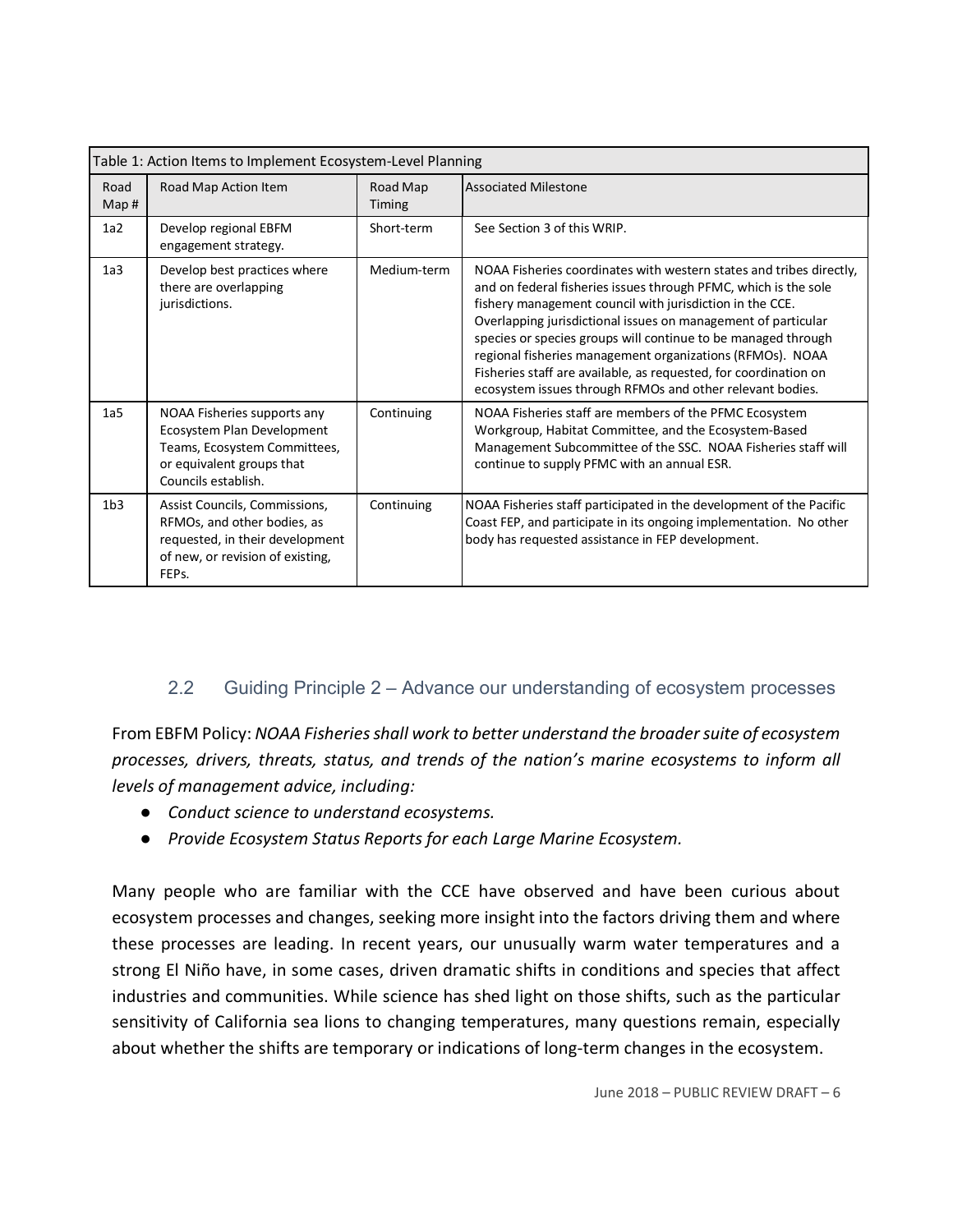Guiding Principle 2 recommends advancing resources to conduct scientific investigations to answer such questions and inform EBFM. However, this call for advancing resources occurs during a trend toward level or decreasing budgets and declines in federal staffing. Both Science Centers are working on research prioritizations to plan for this trend, taking into account recommendations at recent science program reviews. To implement this Guiding Principle, we plan to begin with inventories of EBFM mandates, priorities, drivers, risks, tools, and current projects and partnerships (Action 2a1), so that we know where gaps lie (Action 2a2). NOAA Fisheries West Coast is assessing how these efforts fit with other agency initiatives, such as the Western Regional Action Plan</u> (WRAP) to implement the National Climate Science Strategy (NCSS), the Stock Assessment Improvement Plan (SAIP), the Habitat Assessment Improvement Plan (HAIP), the **Ecological Forecasting Roadmap**, and others.

 Guiding Principle 2 asks that we develop capacity to conduct end-to-end ecosystem studies. End- to-end studies comprise both empirical and experimental research, which are essential for generating data, and ecosystem models, which incorporate data and theory into simulationsthat can help us understand ecosystem dynamics from the past or anticipate dynamics in the future. Models to support EBFM range from relatively simple (e.g., a single species with some environmental drivers) to full end-to-end models that simulate components from physical drivers ecosystem modeling are addressing, or failing to address, the various needs that make up a fully integrated end-to-end science effort in support of EBFM mandates, goals, and objectives. The gap analysis should include whether studies or capabilities exist, and if they are at appropriate spatiotemporal scales, sampling intensities, and complexity to address EBFM needs (Action 2a2). all the way to human systems. We will conduct a gap analysis of where our data collection and

 June 2018 – PUBLIC REVIEW DRAFT – 7 At Action 2a4, Guiding Principle 2 asks us to develop and maintain core data and information Cooperative Oceanic Fisheries Investigations (CalCOFI, established in 1949) and NWFSC's Newport hydrographic line (since 1996). Shorter-term observing systems that help capture environmental variability include the Trinidad Head line (similar to the Newport line). Each effort collects an extensive suite of physical, chemical, and biological measurements. NOAA Fisheries conducts multiple fishery-independent survey cruises to collect information about the distribution and abundance of groundfishes, coastal pelagic species, and salmonids. These surveys also collect oceanographic data that provide spatial scaling and context for our models, and biological data that support stock assessments. NOAA Fisheries supports other sampling of protected species, particularly near seabird and marine mammal breeding grounds, including the CCE work of the National Marine Mammal Laboratory. Surveys also provide information on streams. NOAA Fisheries participates in a variety of CCE observing efforts, including the California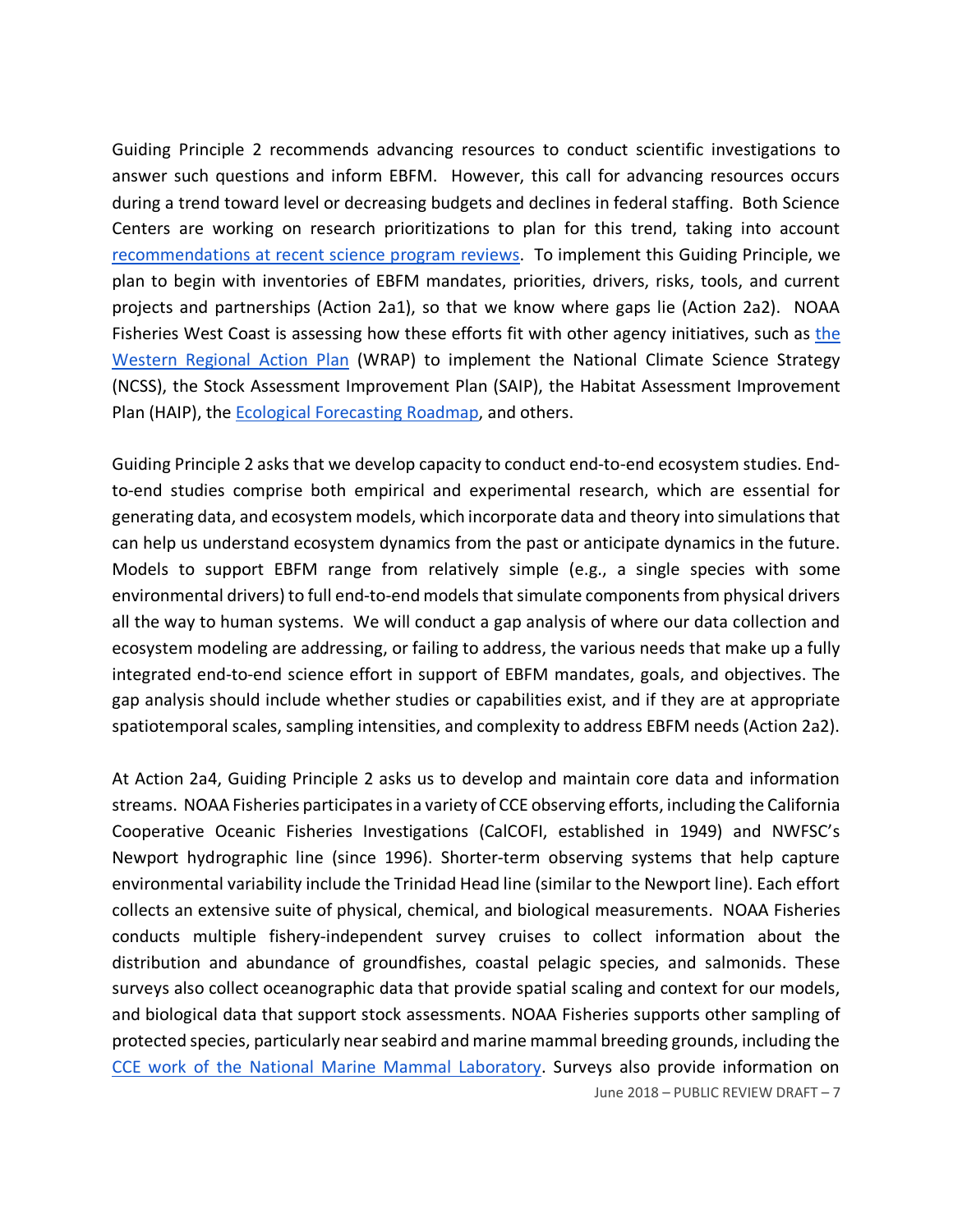species and organisms that may not be of prime commercial importance, but which have important ecosystem roles. Tagging programs track survival rates, movements, and habitat use of focal fish and protected species. Advanced sampling technologies survey shelf and slope seafloor communities. Our Fisheries Observer Program provides critical fishery-dependent data needed for stock assessments and for quantifying bycatch rates. NOAA Fisheries social scientists collect data on economic and social conditions in fishing-dependent coastal communities. These data streams are made publicly available via services such as the Coastwatch *Environmental* Research Division Data Access Program (ERDDAP) data server and NWFSC's Fisheries Resource Analysis and Monitoring (FRAM) data warehouse, and continued support and development of these portals is essential for understanding ecosystem processes and status. The suite of NWFSC and SWFSC observation efforts for tracking trends in the CCE and its living marine resources and human communities are listed in detail in Table 1 of the WRAP (NMFS 2016, pp. 28–31).

NOAA Fisheries depends on other NOAA line offices, other state, federal, and tribal agencies, and academia for critical data and other scientific information. Environmental indices used to describe conditions from basin to regional scales and interannual to interdecadal time frames are derived largely from NOAA data from the Office of Oceanic and Atmospheric Research (OAR) and the National Weather Service, and from partner academic institutions. These indices summarize critical conditions like wind speed and direction, atmospheric pressure, sea surface temperature, and ocean currents. OAR also monitors CCE ocean chemistry through a variety of sampling platforms. The CoastWatch program provides satellite data, and the National Ocean Service's **IOOS** has three west coast regional associations that provide collated access to coastal and nearshore observations between the U.S. borders with Canada and Mexico. Finally, NOAA Fisheries partners with federal, state, local, and tribal agencies in monitoring west coast freshwater environments and habitats, which are critical to our anadromous species.

 2b2). Scientists from the CCIEA team have produced an annual California Current ESR for PFMC since 2014. Ecosystem status reporting on the west coast significantly predates the CCIEA reports: the CalCOFI partnership has been publishing annual "State of the California Current" papers in its journal CalCOFI Reports since 1994. CalCOFI Reports represent one of the earliest significant steps within NOAA Fisheries toward informing EBFM. Work to improve our ESR development process is ongoing and includes: tailoring the ESR to PFMC needs through *Initiative* 2 of the FEP; maintaining a dedicated CCIEA website with indicator plots, trend analyses, brief descriptions, and data downloads; and developing a five-year plan for improving the California NOAA Fisheries West Coast is already meeting the Guiding Principle 2 milestone for ESRs (Action Current ESR.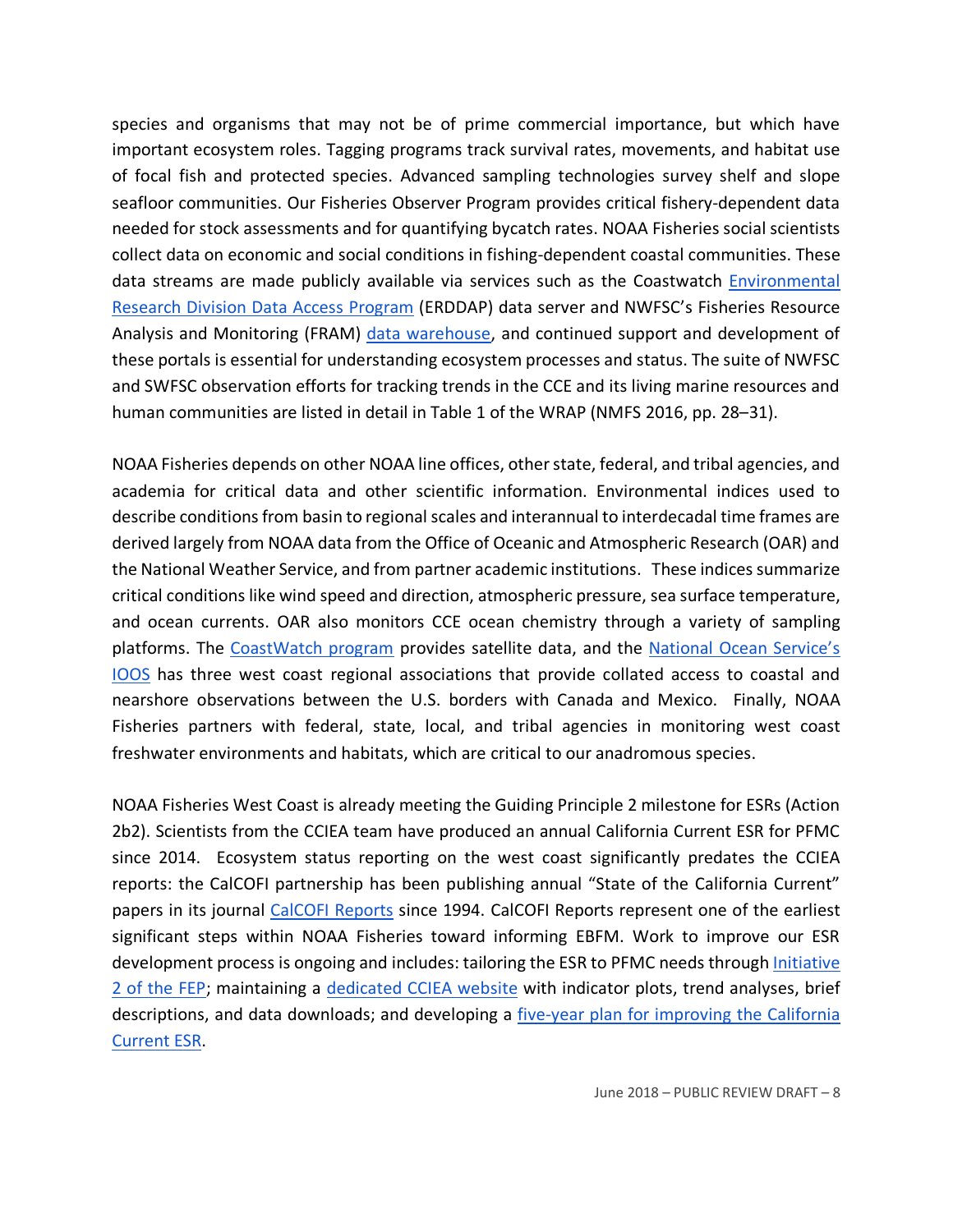| Table 2: Action Items to Advance our Understanding of Ecosystem Processes |                                                                                              |                    |                                                                                                                                                                                                                                                                                                                                                                                                                                                                                                                                                                                                                                                                                                                                                                                                                                                                                                                    |
|---------------------------------------------------------------------------|----------------------------------------------------------------------------------------------|--------------------|--------------------------------------------------------------------------------------------------------------------------------------------------------------------------------------------------------------------------------------------------------------------------------------------------------------------------------------------------------------------------------------------------------------------------------------------------------------------------------------------------------------------------------------------------------------------------------------------------------------------------------------------------------------------------------------------------------------------------------------------------------------------------------------------------------------------------------------------------------------------------------------------------------------------|
| Road<br>Map#                                                              | Road Map Action<br>Item                                                                      | Road Map<br>Timing | <b>Associated Milestone</b>                                                                                                                                                                                                                                                                                                                                                                                                                                                                                                                                                                                                                                                                                                                                                                                                                                                                                        |
| 2a1                                                                       | Advance resources to<br>conduct EBFM.                                                        | Continuing         | • Inventory EBFM mandates, priorities, drivers, risks, tools, current<br>projects, and partnerships.<br>• Align inventories with research prioritizations at both Science Centers, in<br>consultation with Regional Office, PFMC, and other key partners.<br>• Ensure complementarity with broad agency planning processes (SAIP,<br>HAIP, NCSS, Ecological Forecasting Roadmap) and with high-priority<br>recommendations from FY16 ecosystem science program reviews at<br>SWFSC, NWFSC.<br>• Invest in training for proposal writing that supports applications to<br>diverse funding providers.                                                                                                                                                                                                                                                                                                                |
| 2a2                                                                       | Develop capacity for<br><b>NOAA Fisheries to</b><br>conduct end-to-end<br>ecosystem studies. | Medium-<br>term    | • Conduct gap analysis of west coast science related to end-to-end science<br>efforts:<br>1. Identify data sources, monitoring and experimental studies, social<br>science survey projects, and other data-collection capabilities.<br>2. Identify statistical and process-based modeling studies and/or<br>capabilities.<br>3. Identify matches/mismatches of scale between data<br>collection/modeling efforts and the management needs they are<br>intended to support.<br>4. Prioritize data collection gaps, analysis/modeling capacity gaps, and<br>scale mismatches identified in steps 1-3.<br>• Identify and pursue high-impact, cost-effective ways to close gaps and<br>increase capacity.<br>• Invest in training for proposal writing, particularly for areas of low<br>capacity: monitoring of intermediate trophic levels, models of<br>intermediate complexity, social and economic sciences, etc. |
| 2a4                                                                       | Develop and<br>maintain core data<br>and information<br>streams.                             | Continuing         | • Develop online tools to support a CCE data clearinghouse with multiple<br>potential user interfaces, in keeping with NOAA's strategy to implement<br>the national Public Access to Research Results policy (NOAA 2013).<br>• Maintain long-term monitoring programs and surveys; coordinate and<br>prioritize data and information streams.                                                                                                                                                                                                                                                                                                                                                                                                                                                                                                                                                                      |
| 2 <sub>b2</sub>                                                           | Establish routine,<br>regular, and dynamic<br>reporting of ESRs for<br>each LME.             | Medium-<br>term    | • Continue providing ESR for PFMC.<br>• Enact ESR improvements per the National ESR working group process.<br>• Learn from/engage with other regional ESR developers.                                                                                                                                                                                                                                                                                                                                                                                                                                                                                                                                                                                                                                                                                                                                              |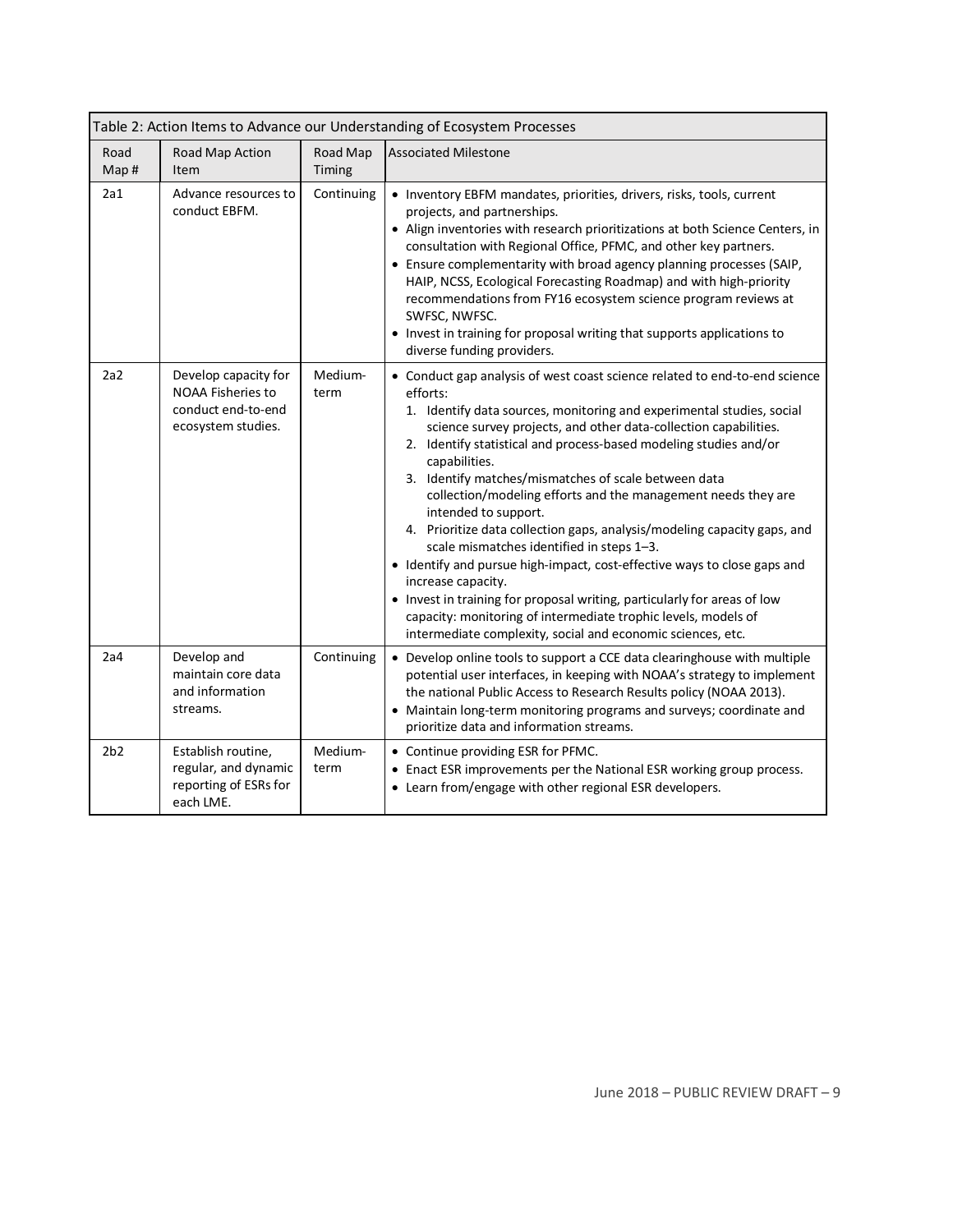2.3 Guiding Principle 3 – Prioritize vulnerabilities and risks to ecosystems and their components

 From EBFM Policy: *NOAA Fisheries should evaluate and address the individual and cumulative drivers for the physical, chemical, biological, social, and economic components of marine ecosystems. This should take into account the comprehensive and systematic risk, vulnerability, and susceptibility of living marine resources and ecosystems, including:*

- *Identify the ecosystem-level, cumulative risk (across living marine resources, habitats, ecosystem functions, and associated fisheries communities) in each region and the relative vulnerability to human and natural pressures.*
- *Identify the individual and cumulative pressures that pose the most risk to those vulnerable resources and dependent communities.*

Guiding Principle 3 calls for a variety of risk assessments: system-wide, habitat-based, and based in fishing community vulnerability. Risk assessments identify and ideally quantify the probability and magnitude of deleterious events (Harwood 2000, Burgman 2005, Holsman et al. 2017). Risk assessments can serve as a first step to identify the stocks or habitats that most need management strategy evaluations (Levin et al. 2008). The CCIEA program began exploring protocols for conducting regional habitat risk assessments in 2012 (Samhouri et al. 2012), and remains active in the development of risk assessment methodology (Holsman et al. 2017). Ideally, an ecosystem risk assessment would begin at the ecosystem scale, identifying overarching pressures and species likely to be at risk for subsequent, more-focused efforts. While the west coast has not yet established an ecosystem-scale risk assessment, multiple risk analysis efforts are underway to identify vulnerabilities of managed species.

 The NWFSC and SWFSC are jointly conducting climate vulnerability assessments for federally managed CCE fish stocks and protected species (Action 3a1). The fish-focused climate vulnerability assessments will ultimately be linked to climate vulnerability assessmentsforfishing communities (Action 3b3). End-to-end ecosystem models, discussed under Guiding Principle 2, have already been used to inform the risks to the CCE from fishing, as part of the Groundfish Harvest Specifications Environmental Impact Statement (PFMC 2014). These models can also show how fishing and climate change together may affect marine species, and how those effects propagate through the food web. Together, the end-to-end ecosystem models of Guiding and implement the EBFM Road Map. Principle 2 and the risk assessments of Guiding Principle 3 link to our WRAP on climate science

 Guiding Principle 3 calls for protocols on regional habitat risk assessments (Action 3a2). The CCIEA habitat team has helped complete a PFMC-sponsored pilot risk assessment on habitat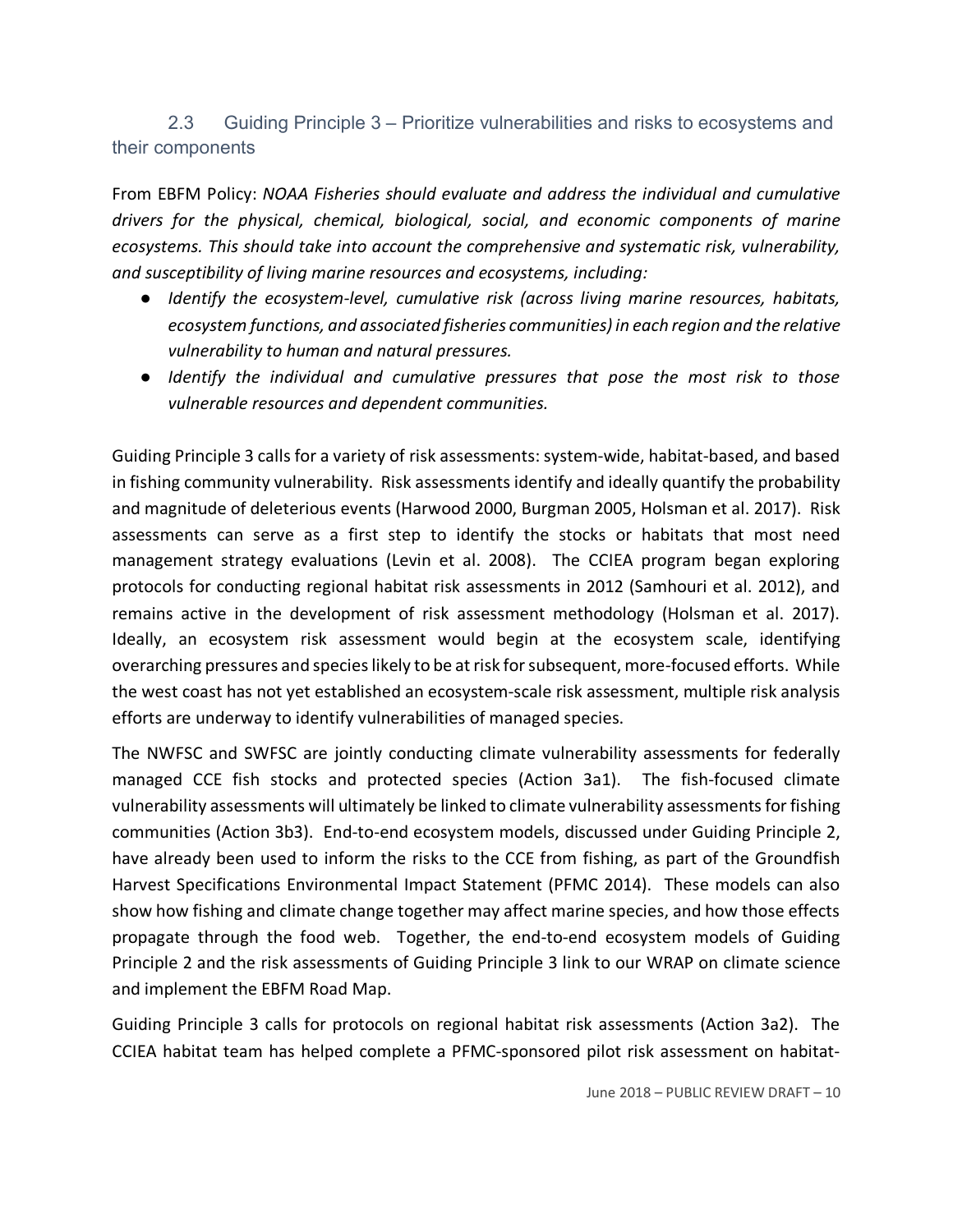based impacts on four groundfish species (Yergey et al. 2016), which is expected to support completion of a new groundfish essential fish habitat (EFH) FMP amendment in 2018. NOAA Fisheries has also assessed the vulnerability of different habitats to fishing and non-fishing impacts (PFMC 2004, PFMC 2012, NMFS 2013) on the premise that certain habitat types (e.g., biogenic habitat) would be differentially susceptible to impacts such as bottom trawling. More recently, the same concept has been applied to examine vulnerability of four groundfish species to various anthropogenic impacts (Yergey et al. 2016).

In keeping with Guiding Principle 3, we completed a **Habitat Assessment Prioritization for the** West Coast in 2014, identifying FMP fish species likely to benefit from new habitat science that would help inform their stock assessments (Action 3b2). Under the NOAA Fisheries Habitat Enterprise Strategic Plan and under the EBFM Road Map, NOAA Fisheries intends to conduct risk assessments to identify key habitat areas at high risk for hazards such as oil spills, and to help prioritize conservation of habitat where it can improve the ecosystem's resilience and the resilience of communities and economies within the ecosystem.

 Guiding Principle 3 also suggests that NOAA Fisheries conduct fishing community vulnerability assessments (Action 3b3). These vulnerability assessments have been employed for other U.S. regions (Jacob et al. 2012, Jepson and Colburn 2013, Himes-Cornell and Kasperski 2015) and at the U.S. national level. The Human Dimensions group at NWFSC has completed initial community vulnerability assessments for coastal port communities, quantifying social vulnerability of communities and commercial fishery dependence. Work is ongoing to ground-truth the initial assessment scores, and to develop an indicator for recreational fisheries dependence. An important next step is to link community vulnerability with exposure to risk. West coast work will link community vulnerability assessments with climate vulnerability assessments, and connect community vulnerability indices to single species and ecosystem studies.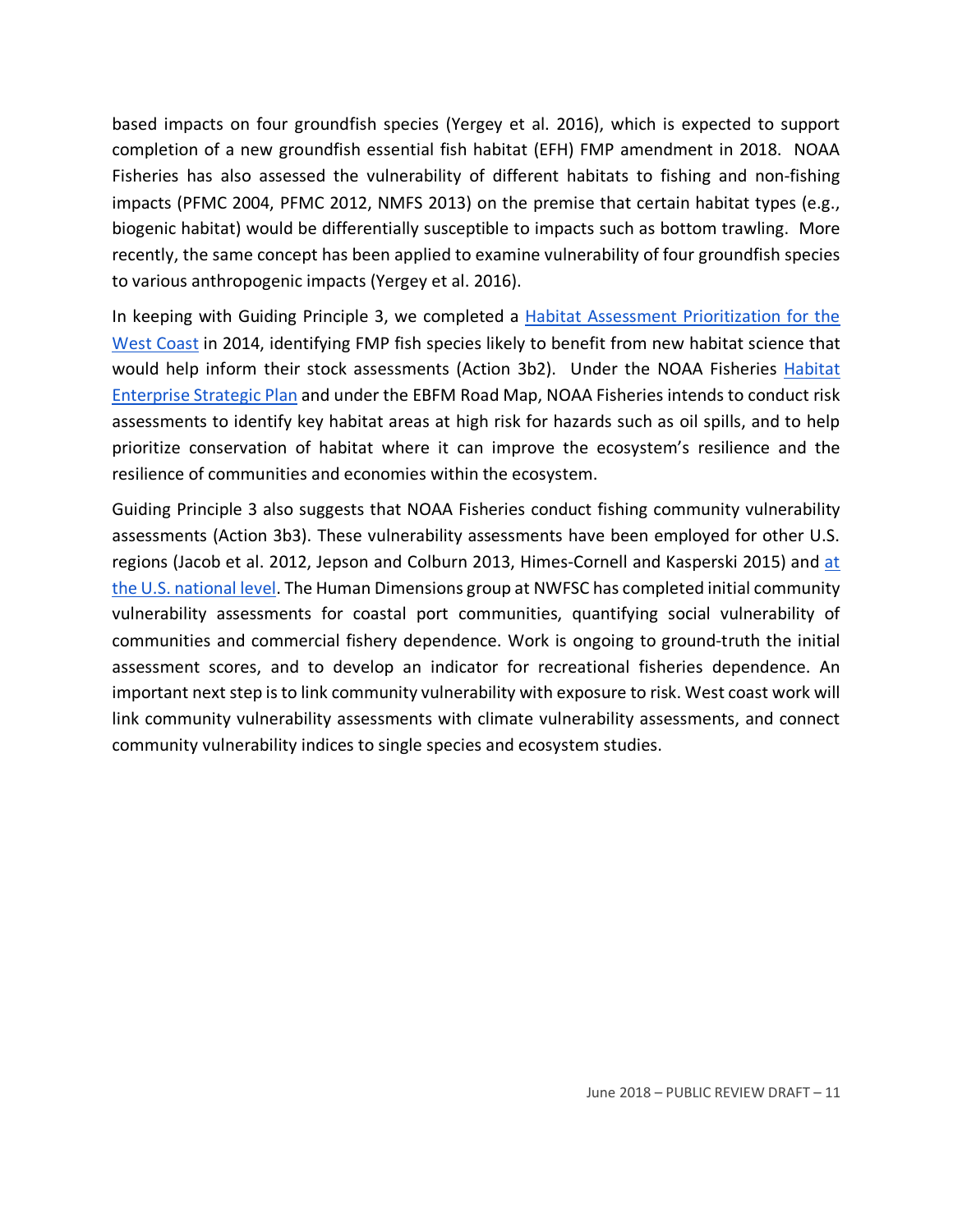|                 | Table 3: Action Items to Prioritize Vulnerabilities and Risks to Ecosystems and their Components                                                                                                                                                                                 |                          |                                                                                                                                                                                                                                                                                                                                                                                                                                                                                                                               |  |
|-----------------|----------------------------------------------------------------------------------------------------------------------------------------------------------------------------------------------------------------------------------------------------------------------------------|--------------------------|-------------------------------------------------------------------------------------------------------------------------------------------------------------------------------------------------------------------------------------------------------------------------------------------------------------------------------------------------------------------------------------------------------------------------------------------------------------------------------------------------------------------------------|--|
| Road<br>Map#    | Road Map Action Item                                                                                                                                                                                                                                                             |                          | Road Map Timing Associated Milestone                                                                                                                                                                                                                                                                                                                                                                                                                                                                                          |  |
| 3a1             | Conduct systematic<br>risk assessments for<br>relevant NOAA<br>ecosystems.                                                                                                                                                                                                       | Long-term,<br>continuing | • Identify overarching pressures on west coast species.<br>• Complete climate vulnerability assessments for west coast species.                                                                                                                                                                                                                                                                                                                                                                                               |  |
| 3a2             | Explore protocols for<br>conducting regional<br>habitat risk<br>assessments for those<br>areas known to serve<br>important ecological<br>functions for multiple<br>species groups, or that<br>will be especially<br>vulnerable or<br>important in the face<br>of climate change. | Medium-term              | • Conduct risk assessments to identify key habitats at high risk for<br>hazards, such as oil spills, and to help prioritize conservation of<br>habitat where it can improve ecosystem resilience, and the<br>resilience of communities and economies within the ecosystem<br>(protocols explored in Samhouri et al. 2012, methodology from<br>Holsman et al. 2017).                                                                                                                                                           |  |
| 3 <sub>b1</sub> | <b>Ensure that factors</b><br>which impact 800+<br>U.S.-managed species<br>are being considered.                                                                                                                                                                                 | Continuing               | • Inventory existing risk assessments.<br>• Identify opportunities to link existing risk assessments to investigate<br>1) cumulative impacts and/or 2) propagating risk.<br>• Conduct risk assessments for non-fishing pressures on seabirds,<br>marine mammals (Hazen et al. 2017), groundfish, and coastal<br>pelagic species.<br>• Develop climate vulnerability assessments for non-fish protected<br>species.                                                                                                            |  |
| 3 <sub>b2</sub> | <b>Conduct Habitat</b><br>Assessment<br>Prioritization for west<br>coast.                                                                                                                                                                                                        | Medium-term              | Task Completed (see Habitat Assessment Prioritization for the West<br>Coast)                                                                                                                                                                                                                                                                                                                                                                                                                                                  |  |
| 3 <sub>b3</sub> | Conduct fishing<br>community<br>vulnerability<br>assessments for west<br>coast.                                                                                                                                                                                                  | Short-term               | • Initial stage of community vulnerability assessments complete.<br>Ground-truth with interviews, then link to species' climate<br>vulnerability assessments.<br>• Conduct shift-share analysis of geographic distribution of fishery<br>landings across west coast fishing ports to assess long-run changes<br>in the distribution of fishing activity across ports, and to test<br>hypotheses regarding the drivers of shifting geographic patterns of<br>landings (e.g., climate, regulatory changes, economies of scale). |  |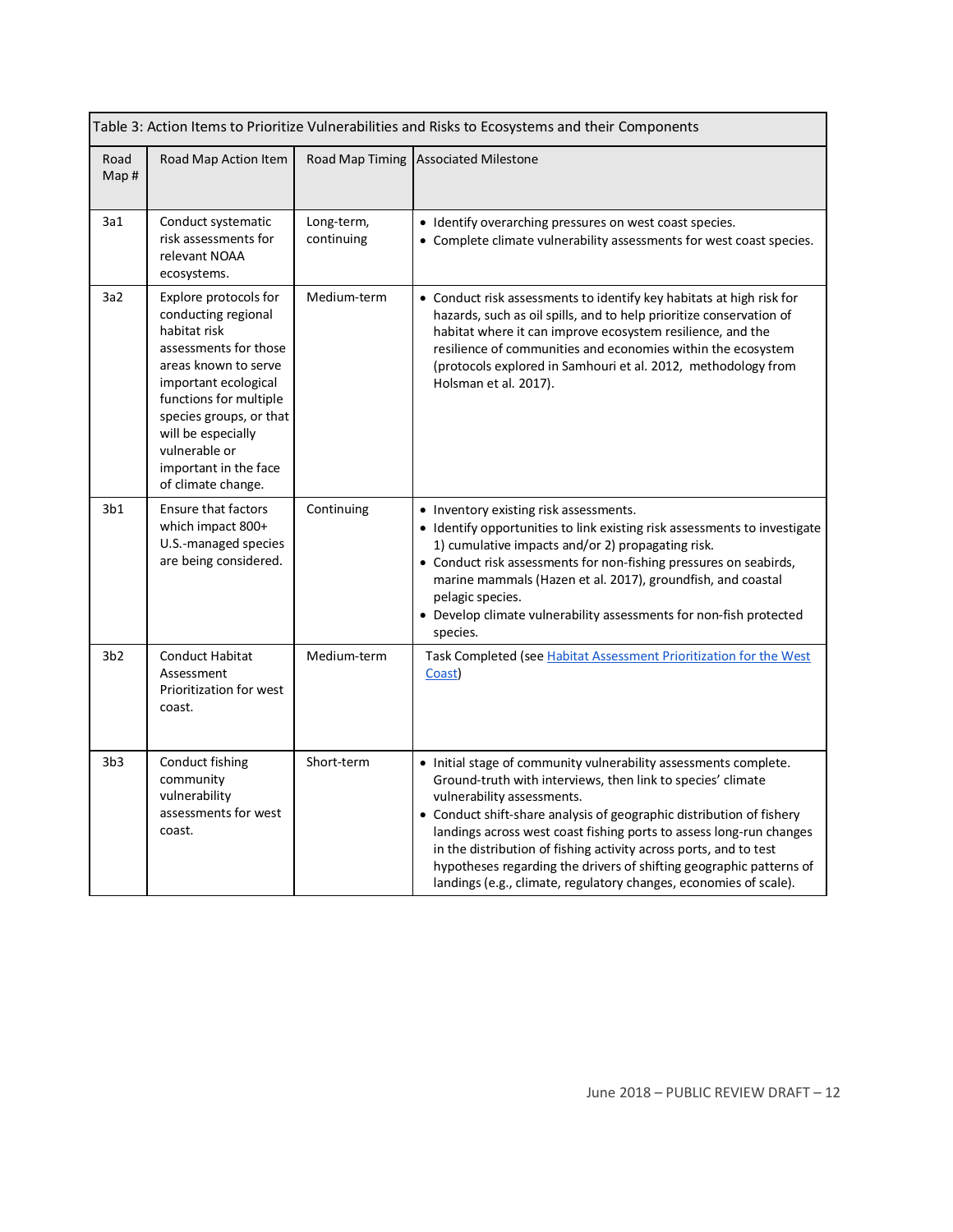#### 2.4 Guiding Principle 4 – Explore and address trade-offs within an ecosystem

 From EBFM Policy: *In close cooperation with its partners, NOAA Fisheries supports the consideration of and efforts to take into account various trade-offs when considering the cumulative effects of decision making processes on the ecosystem, including:*

- *jurisdiction; by taking into account regional socio-economic considerations and ecosystem-specific policy goals and objectives (e.g., MSA, MMPA, ESA, National Aquaculture Act, etc.) that may apply.* ● *Analyze trade-offs to optimize total benefits from all fisheries within each ecosystem or*
- *Develop management strategy evaluation capabilities to better conduct ecosystem-level analyses that provide ecosystem-wide management advice.*

 This Guiding Principle focuses on trade-off analysis through multiple and linked models. For instance, linking models across an ecosystem allows scientists to balance the effectiveness of different management options for certain fisheries, taking into account their advantages and impacts. Comparing or blending outputs from multiple models allows scientists to explore the impacts of their assumptions about model structure (Action 4a3). While comparing and combining output from multiple models is a common approach with weather forecasting and global climate models, it is in more nascent stages with applied population dynamics and ecosystem modeling. Our scientists should apply best practices and principles identified in recent efforts focused around multimodel inference, including work by the Ocean Modeling Forum and the report of the Third National Ecosystem Modeling Workshop (NEMoW 3). Multimodel inference use should continue and be expanded on the west coast, but is dependent on adequate modeling capacity (Actions 2a2 and 4a1).

 We have been actively involved in developing review processes for diverse ecosystem science Independent Experts conducted a 2014 review of the California Current Atlantis end-to-end ecosystem model, to test and confirm the model's use for informing strategic PFMC fisheries management questions. The SSC Ecosystem-Based Management Subcommittee and CCIEA team have established annual reviews of ecosystem science and methodologies contributing to the CCIEA, to ensure that we are providing the best scientific information available to the PMFC and tools (Action 4a4). Members of PFMC's SSC and representatives from the Center for process.

 Guiding Principle 4 recommends developing functional system-level management strategy evaluations (MSEs, Action 4b1). MSEs allow scientists and managers to simulate fisheries decision-making and test the performance of harvest strategies, monitoring, and assessments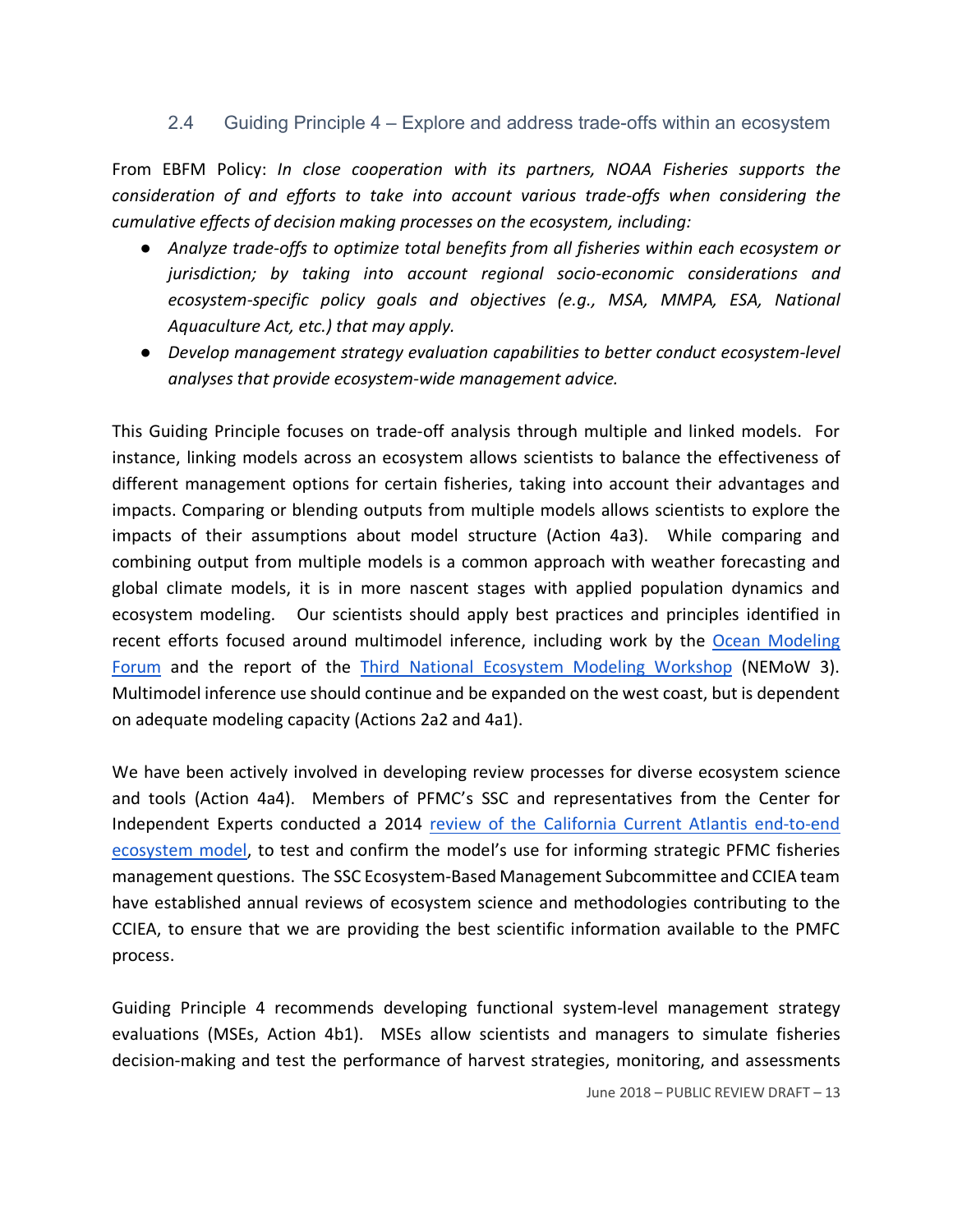against specified management objectives. System-level MSEs that include more than one fishery are an opportunity for investment, and may improve our decision-making, and ultimately our management of trust resources. Ongoing west coast MSEs focus on a single fishery at a time: Pacific whiting/hake, North Pacific albacore, and sablefish. These MSEs focus on developing climate-informed management strategies that are robust to variability or directional changes in ocean conditions. Research recently funded by NOAA's Climate Program Office via the Modeling, Analysis, Predictions, and Projections and Coastal and Ocean Climate Applications projects will also develop MSEs exploring Pacific sardine and albacore tuna management, and environmentally informed spatial bycatch risk of leatherback turtles in the swordfish fishery (Action 4b2).

 For areas where MSA objectives overlap with ESA or MMPA mandates, such as for protected species bycatch, additional ecosystem-based risk analyses may be needed. Specifically, bycatch of protected species can serve as a bottleneck that constrains catch of target species fisheries and economic opportunities. Oceanographically based predictive modeling approaches can be used to spatially segregate target species from bycatch species at multiple temporal scales (Hazen et al., in press). Similar models have been used to identify areas of increased ship-strike risk for baleen whales, and could be used to estimate gear entanglement risk as well. These dynamic ocean modelling tools can also be combined with ocean forecasts and downscaled climate projections to offer spatial management advice at multiple temporal scales. Additionally, dynamic ocean modelling tools can provide information that fisheries participants use voluntarily, or can be used to assess and inform potential spatial management areas that flex with changing ocean conditions.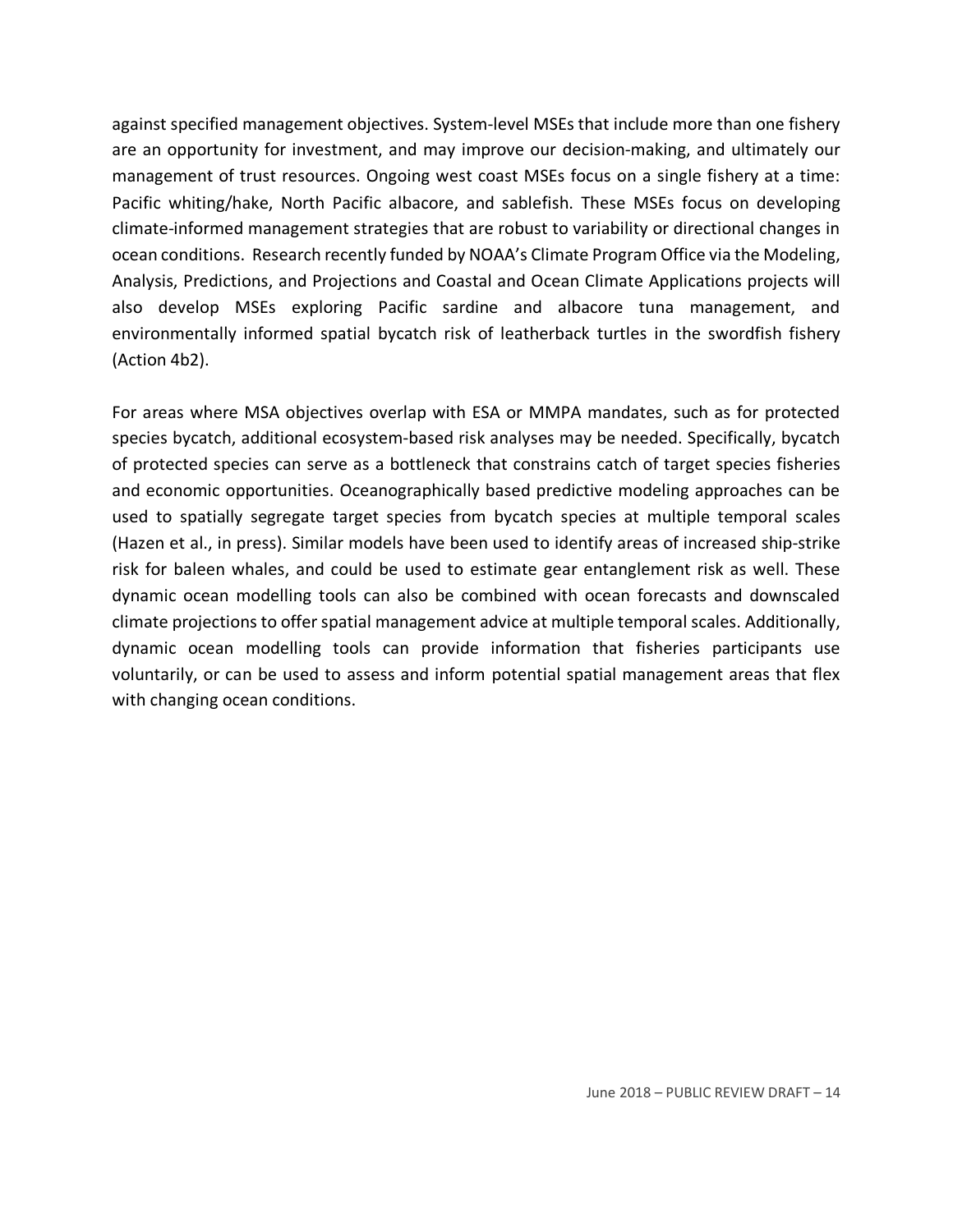|                 | Table 4: Action Items to Explore and Address Trade-Offs Within the Ecosystem                                                                                                  |                    |                                                                                                                                                                                                                                                                                                                                                                                                                                                                                                                                                                                                                                                                                                    |  |
|-----------------|-------------------------------------------------------------------------------------------------------------------------------------------------------------------------------|--------------------|----------------------------------------------------------------------------------------------------------------------------------------------------------------------------------------------------------------------------------------------------------------------------------------------------------------------------------------------------------------------------------------------------------------------------------------------------------------------------------------------------------------------------------------------------------------------------------------------------------------------------------------------------------------------------------------------------|--|
| Road<br>Map#    | Road Map<br><b>Action Item</b>                                                                                                                                                | Road Map<br>Timing | <b>Associated Milestone</b>                                                                                                                                                                                                                                                                                                                                                                                                                                                                                                                                                                                                                                                                        |  |
| 4a1             | Assess and bolster<br>ecosystem and<br>living marine<br>resource<br>modeling needs.                                                                                           | Continuing         | • NWFSC recently completed (Sept 2017) an inventory and gap analysis of its<br>ecosystem modeling capacity.<br>• Continue developing models that support time-series and spatial analysis,<br>ecosystem forecasting (short- and long-term), and nowcasting.<br>• Continue engagement with PFMC to ascertain management and stakeholder<br>needs and complementary modeling solutions.<br>• Continue engagement with ecosystem modelers (via IEA, NEMoW, SAIP, Ocean<br>Modeling Forum, ad hoc workshops, etc.) to stay up-to-date on ecosystem<br>modeling innovation.<br>• Continue to recruit post-docs and staff with ecosystem modeling and MSE skills<br>that are presently underrepresented. |  |
| 4a3             | Encourage and<br>expand the use<br>of multimodel<br>inference.                                                                                                                | Continuing         | • Use gap analysis in 2a to identify how existing models/research efforts could<br>be better linked or compared.<br>• Develop coupled model of fish, fishing effort, and fishing communities to<br>understand fisheries responses and resiliency to climate variation.<br>• Explore sardine population dynamics in the context of environmental, food<br>web, and fishing interactions using three models of varying complexity.                                                                                                                                                                                                                                                                   |  |
| 4a4             | Establish<br>suitable review<br>venues and<br>deliberative<br>bodies for<br>ecosystem<br>models and<br>associated<br>information in<br>each FSC region.                       | Medium-<br>term    | • Continue annual reviews of CCIEA science by the PFMC's SSC.<br>• Participate in the albacore MSE to be conducted under the International<br>Scientific Committee for Tuna and Tuna-Like Species, and the whiting/hake<br>MSE conducted under the Pacific Whiting Treaty.<br>• Advance methods for social indicator development and develop guidelines for<br>best available social science.                                                                                                                                                                                                                                                                                                      |  |
| 4b1             | Develop<br>functional<br>system-level<br>MSEs.                                                                                                                                | Medium-<br>term    | • Both Centers have recently hired MSE coordinators.<br>• Review how existing ecosystem models on the west coast could be used to<br>explore system-level MSEs.<br>• Identify needs for new modeling capacity to explore system-level MSEs with<br>multiple tools.<br>• Develop MSEs for Pacific whiting/hake, North Pacific albacore, and sablefish.                                                                                                                                                                                                                                                                                                                                              |  |
| 4 <sub>b2</sub> | Explore novel<br><b>Harvest Control</b><br>Rules and<br>develop<br>associated<br>guidelines,<br>especially to test<br>and explore<br>robust<br>ecosystem-level<br>strategies. | Long-term          | • Support potential MSE work through analyses and model development, such as<br>a life-cycle based model of sablefish recruitment.<br>• Continue developing and exploring productivity-based control rules in the<br>California Current Atlantis ecosystem model.<br>• Support climate-fisheries management strategy evaluations for California<br>sardine, albacore, and swordfish as part of a NOAA-funded Coastal and Ocean<br>Climate Applications project.                                                                                                                                                                                                                                    |  |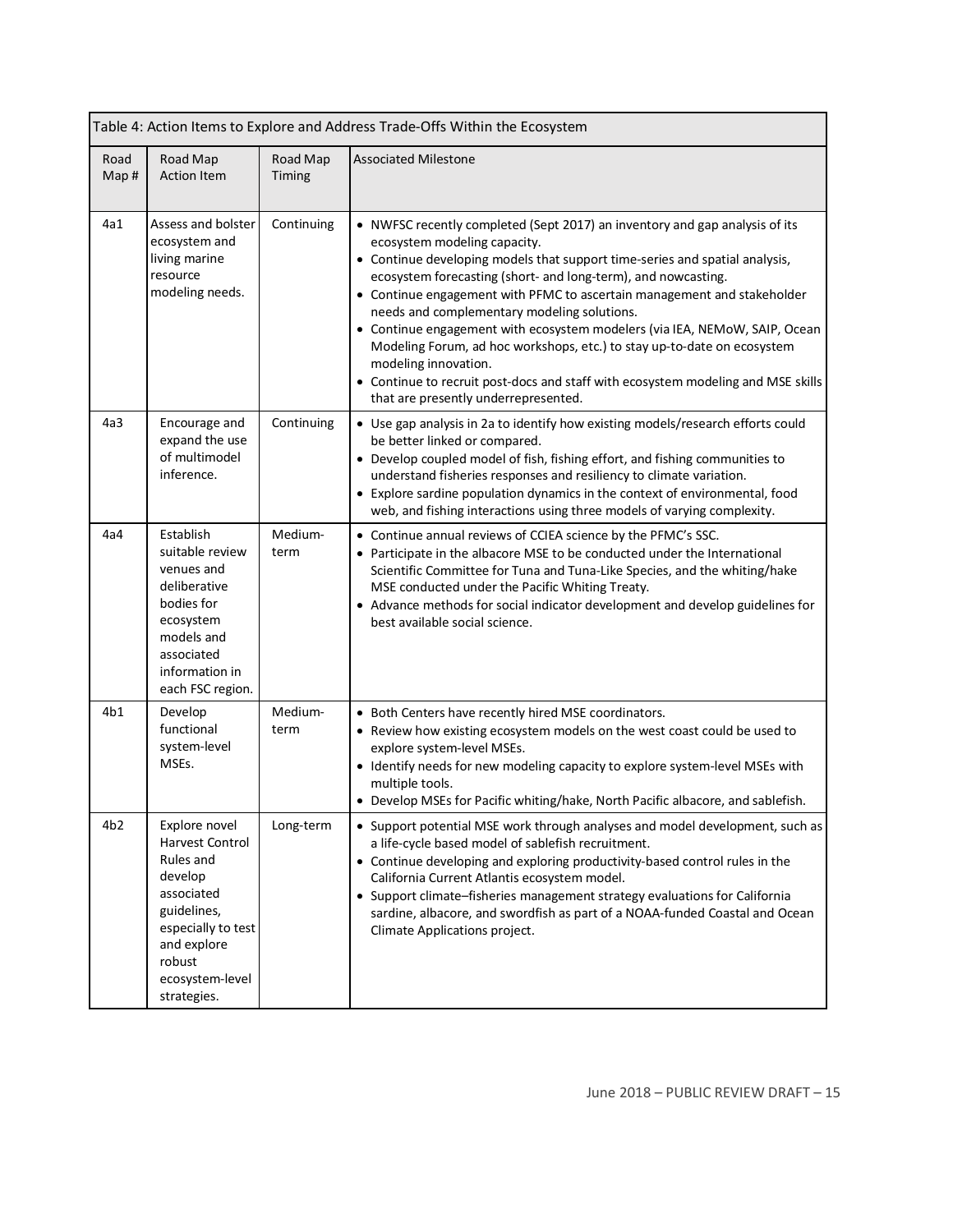### 2.5 Guiding Principle 5 – Incorporate ecosystem considerations into management advice

 From EBFM Policy: *NOAA Fisheries recognizes the value of placing its resource management efforts into a broader ecosystem context. Living marine resource management should consider best available ecosystem science in decision-making processes (within our legal and policy frameworks), including:*

- *Develop and monitor ecosystem-level reference points.*
- *Principle 3) into appropriate living marine resource assessments, control rules, and* ● *Incorporate ecosystem considerations (as determined from the risk analysis under Guiding management decisions.*
- *Provide integrated advice for other management considerations, particularly applied across multiple species within an ecosystem.*

 NOAA Fisheries actions under Guiding Principle 5 may be useful in support of PFMC's FEP review and update, tentatively scheduled to begin in September 2018. The CCIEA team anticipates exploring measures of cumulative impacts on coupled natural and social systems within the CCE (Action 5a2). This work could compare individual and cumulative effects of drivers, stressors, and alternate future states in ecosystem models or scenario-planning exercises. Domains of potential drivers and stressors may include: climate variability and long-term climate change; ocean acidification; upwelling; hypoxia; changes in primary productivity; changes in frequency, intensity, and distribution of harmful algal blooms; decadal-scale shifts in dominant forage taxa; changes in higher-order predator population status; changes in human population and distribution; changes in amount and distribution of fishing effort; and nonfishing human activities (shipping, energy development, nutrient loading, pollution, nonindigenous species, etc.).

 Guiding Principle 5 actions that are already underway for the west coast include identifying best practices for incorporating ecosystem considerations into management decisions (Action 5b3). The review processes described under Guiding Principle 4 for the Atlantis ecosystem model and for annual CCIEA contributions to the PFMC process also help to identify best practices under Guiding Principle 5. We are also exploring statistical and mechanistic modeling approaches to account for shifting species distributions and changing productivity in the development of scientific advice for fisheries management.

 Similar to Guiding Principle 3, Guiding Principle 5 recommends habitat-focused actions, such as exploring protocols for considering ecosystem-level information in EFH reviews and in identifying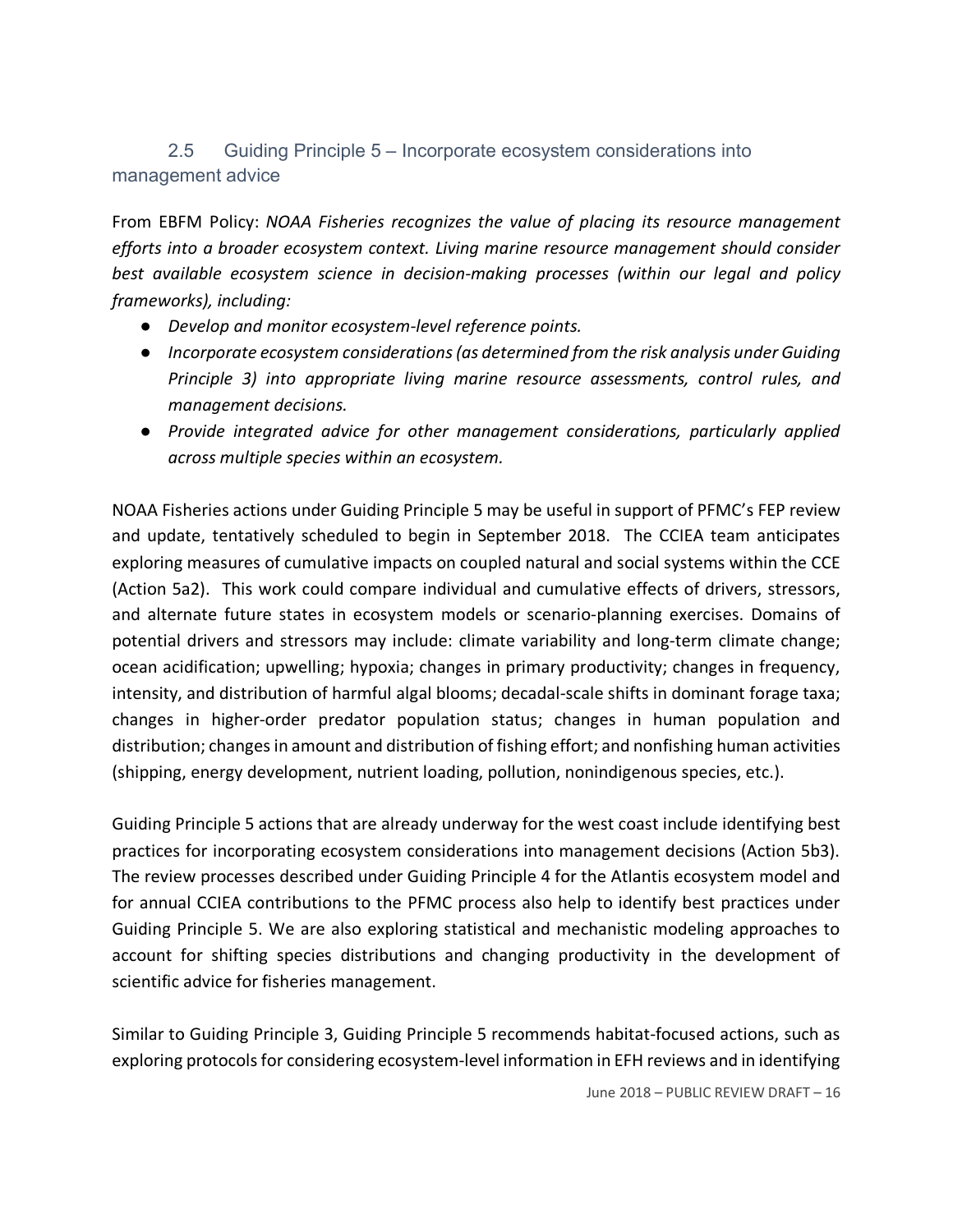habitat areas of particular concern (Action 5c1). NOAA Fisheries' HAIP (NMFS 2010) and the NWFSC and SWFSC Habitat Assessment Prioritization for the West Coast (Blackhart 2014) both discuss our ability to characterize EFH as reliant, in part, on our understanding of managed species' interactions with each other and with their physical environment. We lack much of the basic data needed to simply map west coast EFH by species distribution, as well as the data waters and substrate necessary to fish for spawning, breeding, feeding, or growth to maturity." To address the habitat-specific actions under Guiding Principle 5, we are investigating habitat indicators that are more mechanistic and process-oriented. For example, we are exploring whether habitat conditions related to specific periods in salmon and groundfish life histories are correlated with overall population status. Over the longer term, a more quantitative approach for identifying marine EFH for individual species by those species' distribution would require investment in high-resolution mapping, among other habitat identification tools. Implementing the HAIP and the EBFM Road Map to address species' interactions with each other and their environments would also require investing in long-term improvements to our food habits data collection and analysis at both of our Science Centers. needed to characterize species interactions so as to meet the MSA's definition of EFH, "those

 The EBFM Road Map considers the protected species priorities under Guiding Principle 5 to be potential long-term actions, which in part means that they are dependent on uncertain future funding. However, our climate science under the WRAP could support future management reviews of long-term protected species recovery plans in keeping with the Road Map (Action 5c5). Within the next 5+ years, we are planning to test climate-informed management strategies for protected species, project future conditions for particular salmon stocks under varying climate conditions, and examine the economic and social effects of changes in water supply and habitat protection actions.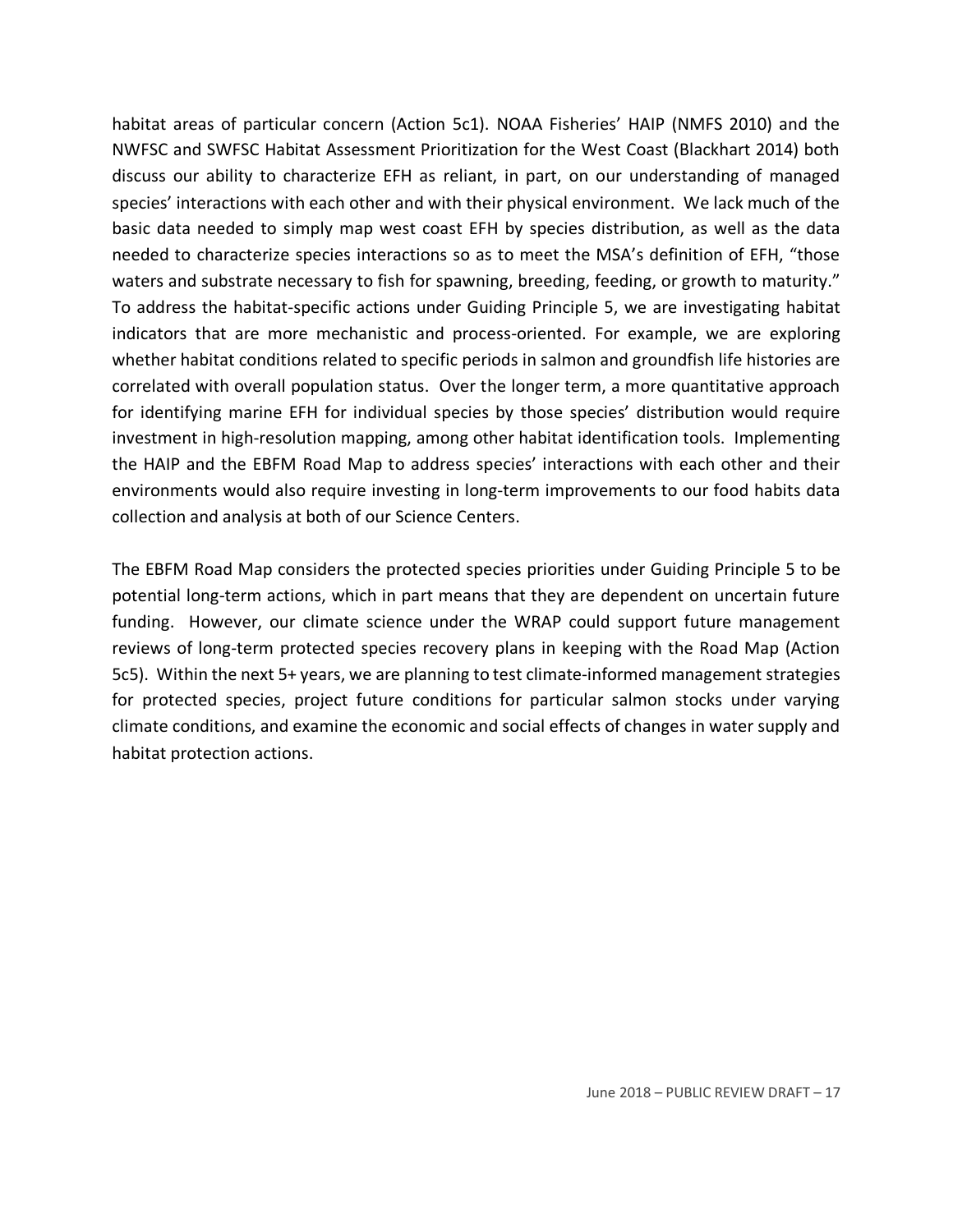| Table 5: Action Items to Incorporate Ecosystem Considerations into Management Advice |                                                                                                                                                                                                                                                   |                             |                                                                                                                                                                                                                                                                                                                                                                                                                                                                                                                                                                |
|--------------------------------------------------------------------------------------|---------------------------------------------------------------------------------------------------------------------------------------------------------------------------------------------------------------------------------------------------|-----------------------------|----------------------------------------------------------------------------------------------------------------------------------------------------------------------------------------------------------------------------------------------------------------------------------------------------------------------------------------------------------------------------------------------------------------------------------------------------------------------------------------------------------------------------------------------------------------|
| Road<br>Map #                                                                        | Road Map Action Item                                                                                                                                                                                                                              | Road Map<br>Timing          | <b>Associated Milestone</b>                                                                                                                                                                                                                                                                                                                                                                                                                                                                                                                                    |
| 5a2                                                                                  | Explore best measures of cross-<br>pressure and cumulative impacts<br>in an ecosystem, in conjunction<br>with Principle 3.                                                                                                                        | Short-to<br>Medium-<br>term | • Conduct simulation analyses in end-to-end qualitative or<br>mechanistic models to explore cumulative impacts of high-<br>priority stressors identified from risk analyses and vulnerability<br>assessments. Collaborate across Region and Centers to select<br>pilot projects for incorporating these analyses into National<br>Environmental Policy Act (NEPA) cumulative impacts analyses.<br>• Project physical and biogeochemical parameters at much finer<br>scales (resolutions of ~10 km or less) than are currently available<br>from global models. |
| 5b3                                                                                  | Identify best practices for<br>incorporating ecosystem<br>considerations into management<br>decisions.                                                                                                                                            | Medium-<br>term             | • Continue participation in national ESR working group.<br>• Develop and incentivize partnerships between ecosystem<br>scientists and stock assessment authors to write ecosystem<br>considerations sections in single-species stock assessments.                                                                                                                                                                                                                                                                                                              |
| 5b4                                                                                  | Establish ecosystem-related<br>TORs for stock assessments,<br>stock assessment reviews, and<br>support ecosystem-related TOR<br>for status review groups, harvest<br>control rules, and science and<br>statistical committee review<br>processes. | Continuing                  | • Action is underway with PFMC's SSC and its Ecosystem-Based<br>Management Subcommittee. See: Terms of Reference for the<br><b>Groundfish and Coastal Pelagic Species Stock Assessment</b><br><b>Review Process.</b>                                                                                                                                                                                                                                                                                                                                           |
| 5c1                                                                                  | Explore protocols for considering<br>ecosystem-level information in<br>EFH reviews, identifying<br>ecosystem-level habitat areas of<br>particular concern, and setting<br>habitat conservation objectives<br>and/or indicators.                   | Medium-<br>term             | • Evaluate and prioritize freshwater habitat restoration<br>alternatives to find robust and cost-effective allocations of<br>agency funds and effort.<br>• Conduct mid-trophic (groundfish) food habits workshop to bring<br>food habits scientists together for coastwide research planning.<br>• Develop gap analysis for benthic habitat information, including<br>mapping.                                                                                                                                                                                 |
| 5c5                                                                                  | Review long-term protected<br>species recovery plans to ensure<br>they account for the potential<br>effects of short- and long-term<br>climate change, particularly<br>relating to alterations to food web<br>structure.                          | Long-term                   | • Examine climate-driven future scenarios for U.S. West Coast<br>hydrology and stream temperature to support freshwater<br>lifestage management of protected salmon and sturgeon.<br>• Develop models that characterize adaptive evolutionary and<br>plastic responses to climate change impacts across the full<br>lifecycle of selected salmon and steelhead stocks.<br>• Examine potential changes in water supply and habitat<br>protection actions for their economic and social effects beyond<br>impacts on protected species recovery.                 |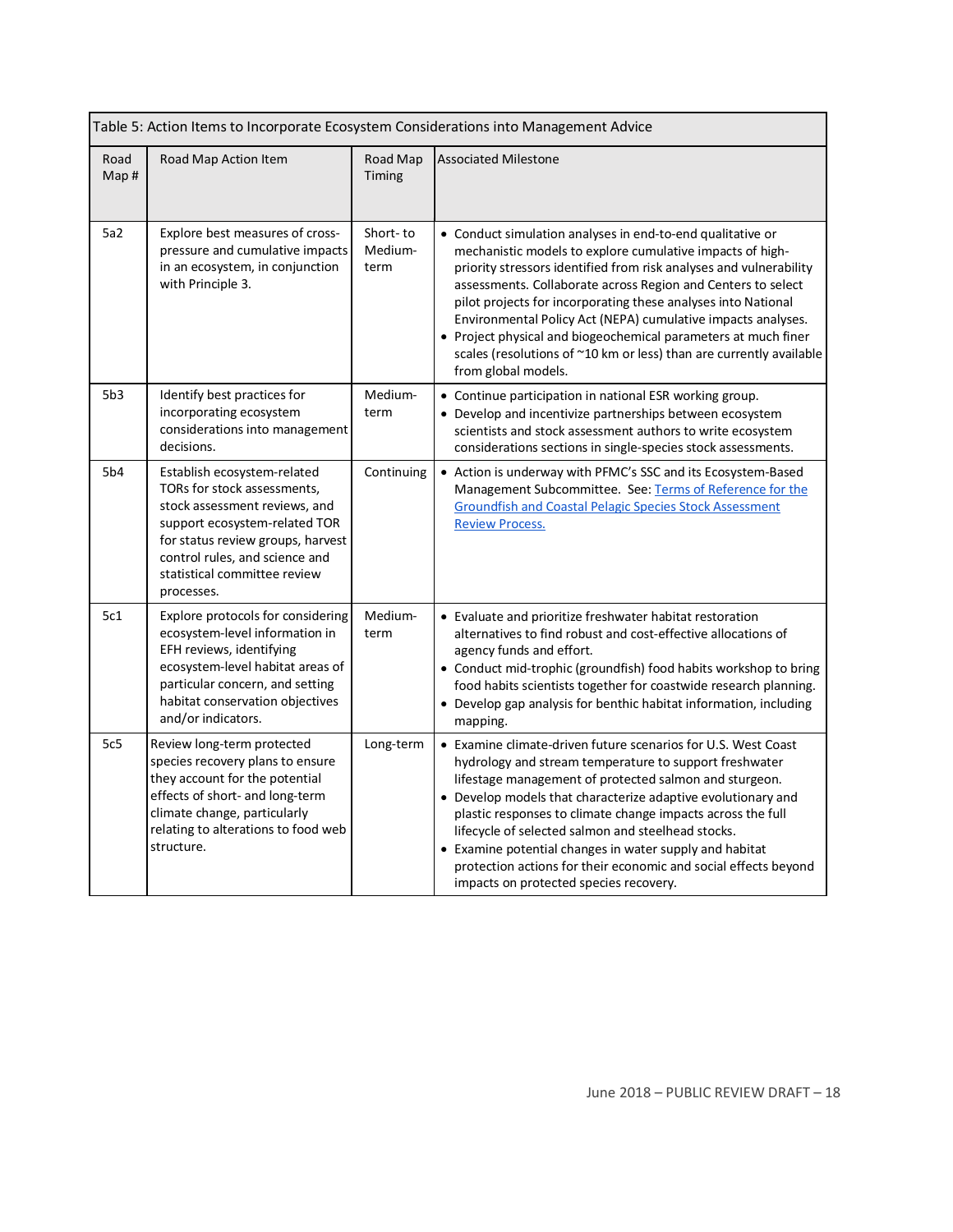#### 2.6 Guiding Principle 6 – Maintain resilient ecosystems

 From EBFM Policy: *NOAA Fisheries recognizes that its mandates are intended to sustain resilient and productive LMR populations and habitats, to maintain overall ecosystem structure and function, and to support the contributions that fisheries make to the socio-economic resiliency of coastal human communities. EBFM needs to develop operating protocols to maintain resilient ecosystems. Actions in support of these mandates include:*

- *Evaluate ecosystem-level measures of resilience to maintain core ecosystem structure, biodiversity, production, energy flow, and functioning.*
- *Evaluate coastal fishing community well-being.*

 Guiding Principle 6 takes EBFM the final step by providing value to human communities by promoting resiliency in ecosystems and in the human economies that depend on them. The actions under Guiding Principle 6 focus on the valuable services that ecosystems provide in supporting the wellbeing and resilience of human communities. The NOAA Science Advisory Board recently received a report from its Ecosystem Sciences and Management Working Group on ecosystem services valuation methods and best practices, which serves as nationwide guidance on those methods and practices (Action 6a2, ESMWG 2016, Wallmo et al. 2016).

 As discussed under Guiding Principles 4 and 5, we are interested in developing an end-to-end framework to identify climate-resilient management strategies for the CCE and to evaluate the impacts of climate change on U.S.-managed marine species and fishing communities within the and explore how interannual climate variability affects this system of fisheries and associated fishing communities (Action 4a3, 6a3). ecosystem. To that end, NWFSC, SWFSC, and external collaborators are in the first year of a fouryear project that will model the linkages between several state and federal fisheries in the CCE

 Guiding Principle 6 is linked to Guiding Principle 3 through Actions 3b3, *Conduct Fishing Community Vulnerability Assessments*, and 6b2, *Adopt Community Vulnerability Analyses to a Broader Range of Cumulative Factors.* We are looking into expanding community vulnerability indicators to consider a broader range of factors, in keeping with requests from PFMC and west coast states. In particular, we are assessing recreational fishing data to develop community-level indices of connections (reliance and engagement) to recreational fishing, so that we may have recreational fishing indices that parallel existing commercial fishing indices for west coast communities. Also in response to public interest, we are adapting the community social vulnerability and fisheries reliance index to analyze community-level data relevant to harmful algal blooms, and to develop a harmful algal bloom impacts index for west coast communities.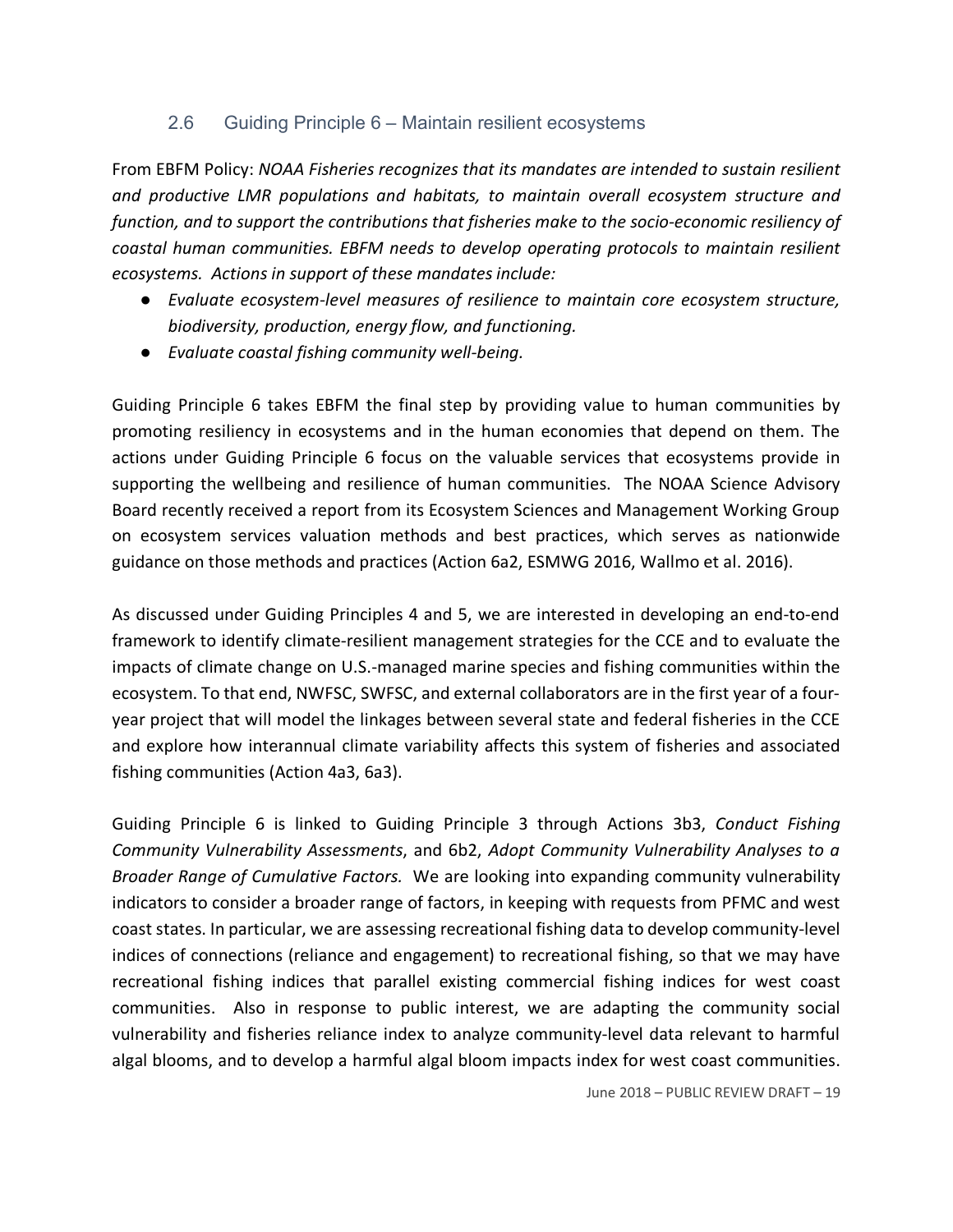Similarly, the potential effects of ocean acidification on west coast ecosystems and human communities are significant, so we are exploring how the scale of exposure affects place-based human communities and their ability to adapt, under a project funded by the NOAA Ocean Acidification Program.

| Table 6: Action Items to Maintain Resilient Ecosystems |                                                                                                                                         |                    |                                                                                                                                                                                                                                                                                                                                                                                                                                                                                                                                                                                                                                            |
|--------------------------------------------------------|-----------------------------------------------------------------------------------------------------------------------------------------|--------------------|--------------------------------------------------------------------------------------------------------------------------------------------------------------------------------------------------------------------------------------------------------------------------------------------------------------------------------------------------------------------------------------------------------------------------------------------------------------------------------------------------------------------------------------------------------------------------------------------------------------------------------------------|
| Road<br>Map #                                          | Road Map Action Item                                                                                                                    | Road Map<br>Timing | <b>Associated Milestone</b>                                                                                                                                                                                                                                                                                                                                                                                                                                                                                                                                                                                                                |
| 6a2                                                    | Evaluate, conduct, and<br>track ecosystem goods<br>and services valuation<br>methods and best<br>practices.                             | Medium-<br>term    | • NOAA Technical Memorandum on ecosystem services from west coast<br>ocean recreation, including recreational fishing for finfish. Evaluate<br>economic impacts, at U.S. and region levels, resulting from spending<br>associated with recreational ocean fishing.<br>• Conduct regional analyses of salmonid angler effort levels, angler<br>preferences, and hatchery management practices.                                                                                                                                                                                                                                              |
| 6a3                                                    | Develop best practices for<br>tradeoff evaluation with<br>respect to overall<br>ecosystem and<br>community resilience and<br>wellbeing. | Medium-<br>term    | • Develop proposals and analyses on regional tradeoffs between habitat<br>management, salmon population recovery, and other water-use sectors.<br>• Conduct analyses linking environmental conditions, climate variability<br>and change, target species distributions, fisheries management, and<br>socio-economic metrics in coastal pelagic species and highly migratory<br>species fisheries. Incorporate analyses results into appropriate NEPA<br>cumulative impacts analyses.                                                                                                                                                       |
| 6b1&<br>6b3                                            | Explore and track<br>community health and<br>wellbeing socio-economic<br>metrics.                                                       | Medium-<br>term    | • Increase social science capacity to collect data on human wellbeing<br>indicators previously developed by the Social Wellbeing Indicators for<br>Marine Management (SWIMM) team (Breslow et al. 2014, Breslow et<br>al. 2017).<br>• Complete NOAA Technical Memorandum assessing central California<br>community wellbeing under Community [fishing] Quota Program.<br>• Assess whether the groundfish catch share program resulted in<br>consolidation of groundfish landings among fishing ports through a port-<br>level analysis of the spatial disproportionality of groundfish landings.                                           |
| 6b <sub>2</sub>                                        | Adopt community<br>vulnerability analyses to a<br>broader range of<br>cumulative factors.                                               | Medium-<br>term    | • Assess correlations between coastal community social vulnerability and<br>reliance/engagement in commercial and recreational fisheries.<br>• Assess effects of harmful algal blooms and ocean acidification upon<br>wellbeing of coastal communities in exposed regions.<br>• Conduct shift-share analysis of geographic distribution of fishery<br>landings across west coast fishing ports to assess long-term changes in<br>the distribution of fishing activity across ports and to test hypotheses<br>regarding the drivers of shifting geographic patterns of landings (e.g.,<br>climate, regulatory changes, economies of scale). |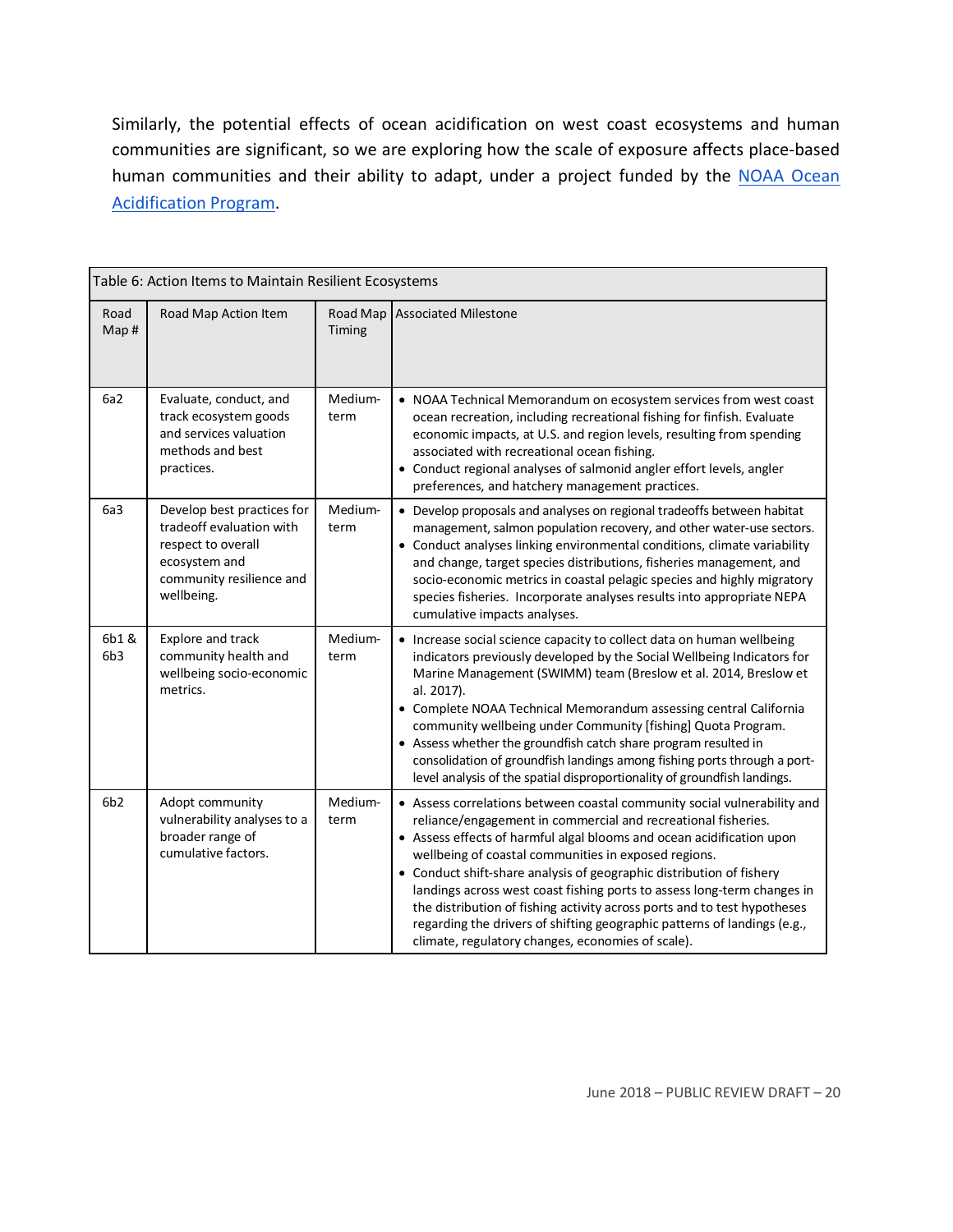# *3.0 Engagement Strategy*

 One of the greatest challenges surrounding EBFM is translating its intent and concepts in ways that engage and involve the many internal and external stakeholders that will ultimately benefit from it—including the public and NOAA Fisheries ourselves. We have engaged with our partners and the public on ecosystem science and EBFM implementation forthe last decade through many means, from public meetings to online presentations to numerous scientific publications. This engagement strategy for the WRIP will help us take the next step, as we actually put EBFM into practice in the coming five years.

 We discussed and listed our key external partners and stakeholders in Section 1. These represent only the starting point for EBFM engagement. Ultimately, our engagement should be as far- reaching and inclusive as EBFM itself, looking beyond individual processes, regulatory actions, and issues to help stakeholders, managers, and scientists understand how each fits into the larger picture of EBFM, and helping them understand their part in it. To this end, we plan to advance EBFM in the CCE through a variety of communication and engagement approaches and strategies that will inform and involve stakeholders, along three major approaches:

- 1. INFORM—We will build understanding of the CCE and its defining characteristics with balanced and objective information that helps NOAA Fisheries and our stakeholders understand the workings of the ecosystem. This will further help all of us understand the need for and purpose and benefits of EBFM, as well as the challenges and demands of putting it into practice. This approach will have definite internal and external components, recognizing that NOAA Fisheries West Coast employees must understand clearly the role of their work and priorities in EBFM, for they are both essential components of and advocates for the process.
- 2. CONSULT—EBFM will be a learning process in many ways, and we must learn from stakeholders as we proceed. We will seek out and create opportunities for consulting with stakeholders and partners about their views, reactions, and feedback on all elements of EBFM.
- June 2018 PUBLIC REVIEW DRAFT 21 3. PARTNER—Finally, we will promote and foster existing and new partnerships across science and management, from research partners that will improve the depth and breadth of ecosystem research, to management partnerships that will help us apply EBFM throughout the CCE. Our progress will depend especially on continued close collaboration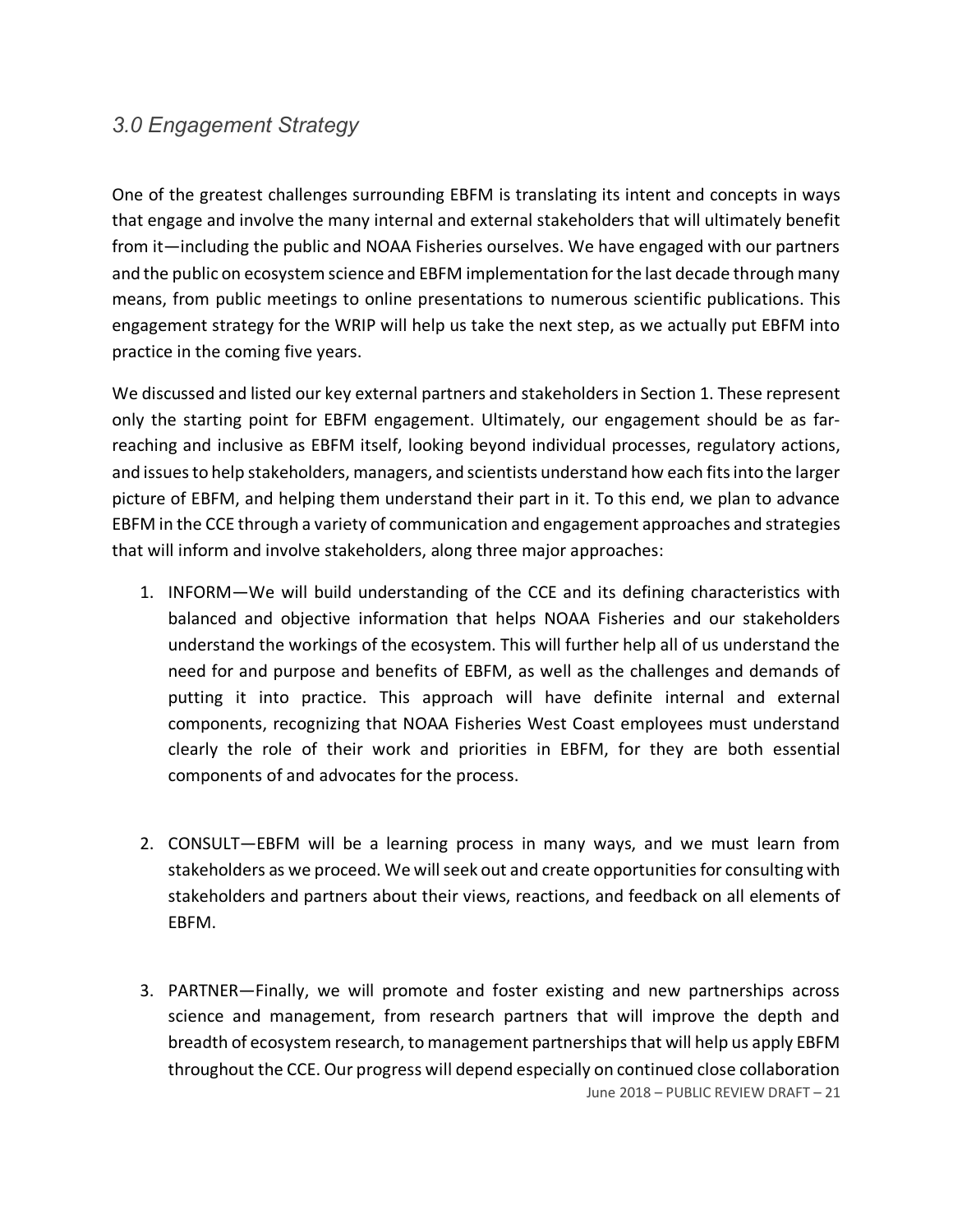within NOAA Fisheries West Coast, and we will use opportunities such as the presentation of the CCIEA's California Current Ecosystem Status Report and public processes involving new rules and/or regulations to promote and seek out new and additional partnerships.

 Internal engagement is the first step. Internal, broad-scale engagement on this WRIP began in summer 2017, when the Northwest and Southwest Fisheries Science Centers and the West Coast briefings to build support for and understanding of this plan within NOAA Fisheries, and to discuss the connections this plan may have to science and policy implementation plans for the Western timing will depend on national rollout efforts. The optimal window for those efforts would be spring 2018, with a public comment period ending shortly after the September 2018 PFMC Region formed a joint staff team to develop this WRIP. In late 2017, we conducted internal Regional Action Plan on climate science. External engagement will be the next major step, but meeting.

An example of the wealth of opportunities for engagement has been PFMC's *Climate and* Communities Ecosystem Initiative. PFMC intends the initiative to build understanding of the short- and long-term impacts of climate change on the CCE, its conditions, and its inhabitants, and to identify ways to incorporate that understanding into decision-making. At the request of PFMC, NOAA Fisheries scientists provided educational webinars on:

- What do we expect to happen in the California Current under climate change?
- The state of the art for ecological forecasting at short-, medium- and long-term time frames.
- ● Distributional changes of CCE species and the impacts of climate change on species and species groups.
- ● Modeling changes in fishery participation and economic impacts in response to climate variation and climate change.

 Such educational and informational efforts lay the groundwork for public release of this WRIP, which will make use of and update the **Region's EBFM website**. It will also include outreach to industry and interest groups and the news media. NOAA Fisheries West Coast Communications staff will coordinate web-based outreach across the Region's and Centers' EBFM and ecosystem science websites. The CCIEA program has been *updating its website* and anticipates rolling out a new version of its site in time for the public release of this draft WRIP.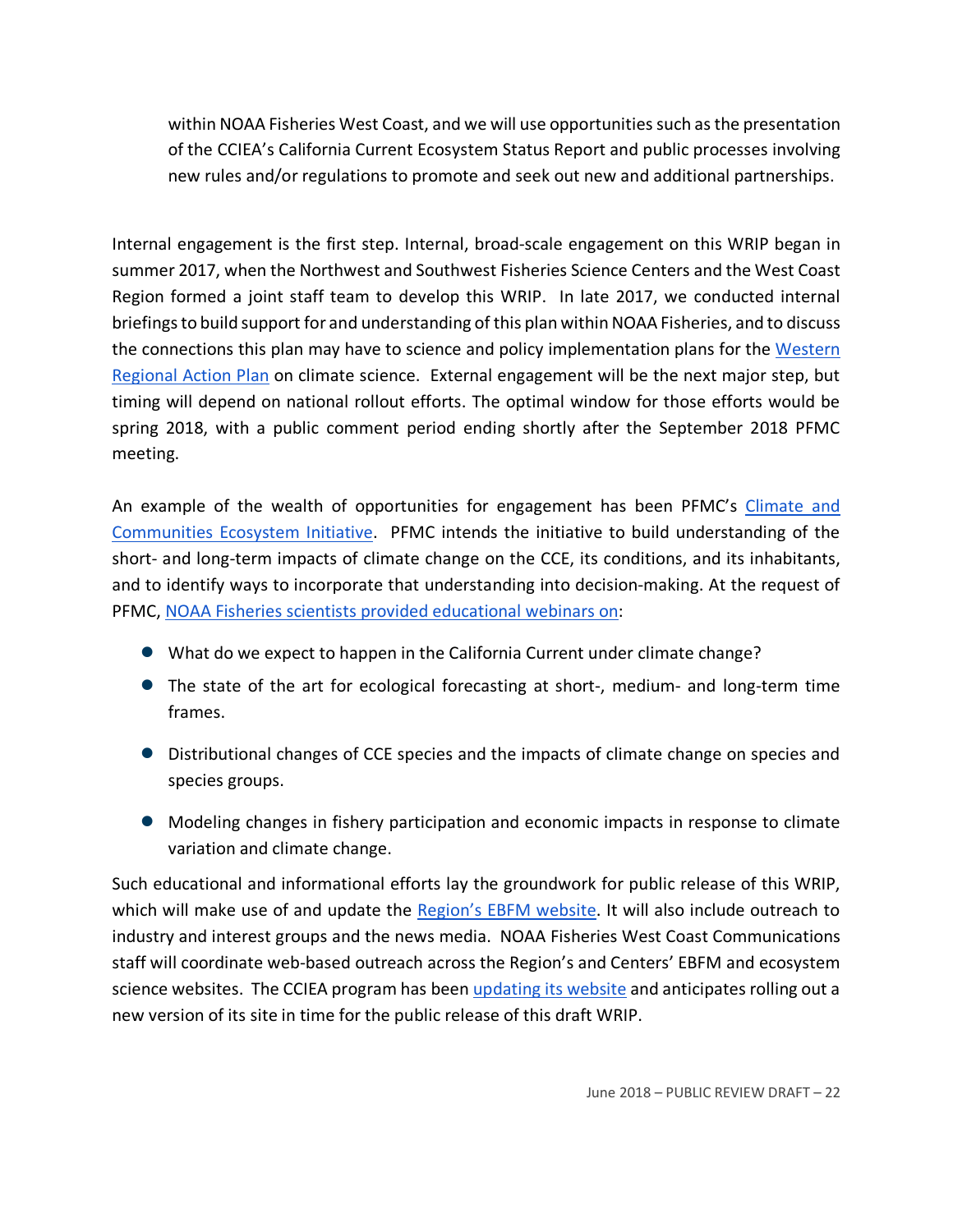### *4.0 References*

- Blackhart, K. 2014. Habitat assessment prioritization for West Coast stocks. Report of the Northwest and Southwest Regional Habitat Assessment Prioritization Working Groups. NMFS White Paper, Office of Science and Technology, Silver Spring, Maryland. Available: www.st.nmfs.noaa.gov/Assets/ecosystems/habitat/pdf/Updated\_WestCoast\_HAP\_Report.pdf (April 2018).
- Steinbeck, and N. Tolimieri. 2014. Human dimensions of the CCIEA: A summary of concepts, methods, indicators and assessments. *in* C. J. Harvey, N. Garfield, E. L. Hazen, and G. D. Williams, Breslow, S., D. Holland, P. Levin, K. Norman, M. Poe, C. Thompson, R. Barnea, P. Dalton, N. Dolsak, C. Greene, K. Hoelting, S. Kasperski, R. Kosaka, D. Ladd, A. Mamula, S. Miller, B. Sojka, C. Speir, S. editors. The California Current Integrated Ecosystem Assessment: Phase III Report. Available: www.integratedecosystemassessment.noaa.gov/Assets/iea/california/Report/pdf/10.%20Huma n%20Dimensions\_2013.pdf (April 2018).
- Breslow, S. J., M. Allen, D. Holstein, B. Sojka, R. Barnea, X. Basurto, C. Carothers, S. Charnley, S. Coulthard, N. Dolsak, J. Donatuto, C. Garcia-Quijano, C. C. Hicks, A. Levine, M. B. Mascia, K. Norman, M. Poe, T. Satterfield, K. St. Martin, and P. S. Levin. 2017. Evaluating indicators of human well-being for ecosystem-based management. Ecosystem Health and Sustainability 3:1– 18. DOI: 10.1080/20964129.2017.1411767
- Burgman, M. 2005. Risks and decisions for conservation and environmental management. Cambridge University Press, UK.
- Potential Use of Ecosystem Service Valuation within NOAA. A report from the NOAA Science Advisory Board. Silver Spring, Maryland. Available: sab.noaa.gov/ReportLibrary.aspx#11337161-ESMWG (Ecosystem Sciences and Management Working Group). 2016. An Assessment of the Use and ecosystem-sciences-and-management-working-group (April 2018).
- Harwood, J. 2000. Risk assessment and decision analysis in conservation. Biological conservation 95(2):219–226.
- Hazen, E. L., D. M. Palacios, K. A. Forney, E. A. Howell, E. Becker, A. L. Hoover, L. Irvine, M. DeAngelis, S. J. Bograd, B. R. Mate, and H. Bailey. 2017. WhaleWatch: A dynamic management tool for predicting blue whale density in the California Current. Journal of Applied Ecology 54: 1415- 1428. DOI: 10.1111/1365-2664.12820.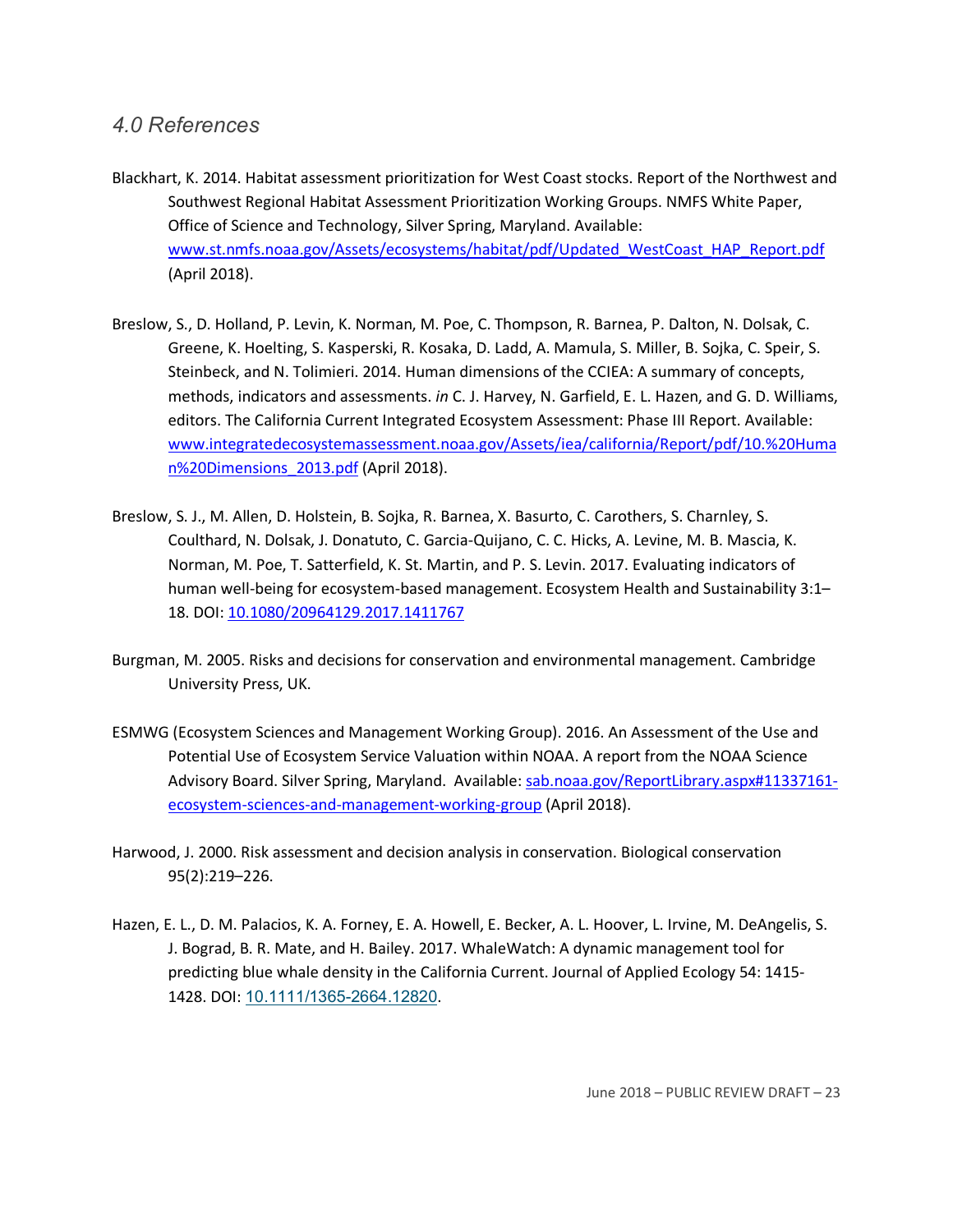- Hazen, E. L., K. L. Scales, S. M. Maxwell, D. Briscoe, H. Welch, S. J. Bograd, H. Bailey, S. Benson, T. Eguchi, H. Dewar, S. Kohin, D. P. Costa, L. B. Crowder, and R. L. Lewison. In press. A dynamic ocean management tool to reduce bycatch and support sustainable fisheries. Science Advances.
- communities. Fisheries Research 162:1–11. Himes-Cornell, A., and S. Kasperski. 2015. Assessing climate change vulnerability in Alaska's fishing
- Holsman, K., J. Samhouri, G. Cook, E. Hazen, E. Olsen, M. Dillard, and K. Andrews. 2017. An ecosystem- based approach to marine risk assessment. Ecosystem Health and Sustainability 3(1): e01256. DOI: 10.1002/ehs2.1256.
- vulnerability and resiliency for fishing communities in the Gulf of Mexico. Marine Policy Jacob, S., P. Weeks, B. Blount, and M. Jepson. 2012. Development and evaluation of social indicators of 29(10):16–22.
- Jepson, M., and L. L. Colburn. 2013. Development of social indicators of fishing community vulnerability NOAA Technical Memorandum NMFS-F/SPO-129. Available: and resilience in the U.S. Southeast and Northeast regions. U.S. Department of Commerce, http://sero.nmfs.noaa.gov/sustainable\_fisheries/social/documents/pdfs/communities/2013/vul nerability\_resilience\_social\_indicators.pdf(April 2018).
- Levin, P. S., M. J. Fogarty, G. C. Matlock, and M. Ernst. 2008. Integrated Ecosystem Assessment. U.S. Department of Commerce, NOAA Technical Memorandum NMFS-NWFSC-92.
- Levin, P. S., M. J. Fogarty, S. A. Murawski, and D. Fluharty. 2009. Integrated ecosystem assessments: Developing the scientific basis for ecosystem-based management of the ocean. PLoS biology 7(1):e1000014.
- NMFS (National Marine Fisheries Service). 2010. Marine fisheries habitat assessment improvement plan. U.S. Department of Commerce, NOAA Technical Memorandum NMFS-F/SPO-108. Available: Report of the National Marine Fisheries Service Habitat Assessment Improvement Plan Team. www.st.nmfs.noaa.gov/ecosystems/habitat/publications/haip/index (April 2018).
- NMFS (National Marine Fisheries Service). 2013. Groundfish Essential Fish Habitat Synthesis: A Report to Washington. Available: swfsc.noaa.gov/publications/CR/2013/2013NMFS.pdf (April 2018). the Pacific Fishery Management Council. Northwest Fisheries Science Center, Seattle,
- NMFS (National Marine Fisheries Service). 2016. Western Regional Action Plan (WRAP), NOAA Fisheries Climate Science Strategy. U.S. Department of Commerce, NOAA Technical Memorandum NMFS-SWFSC-565.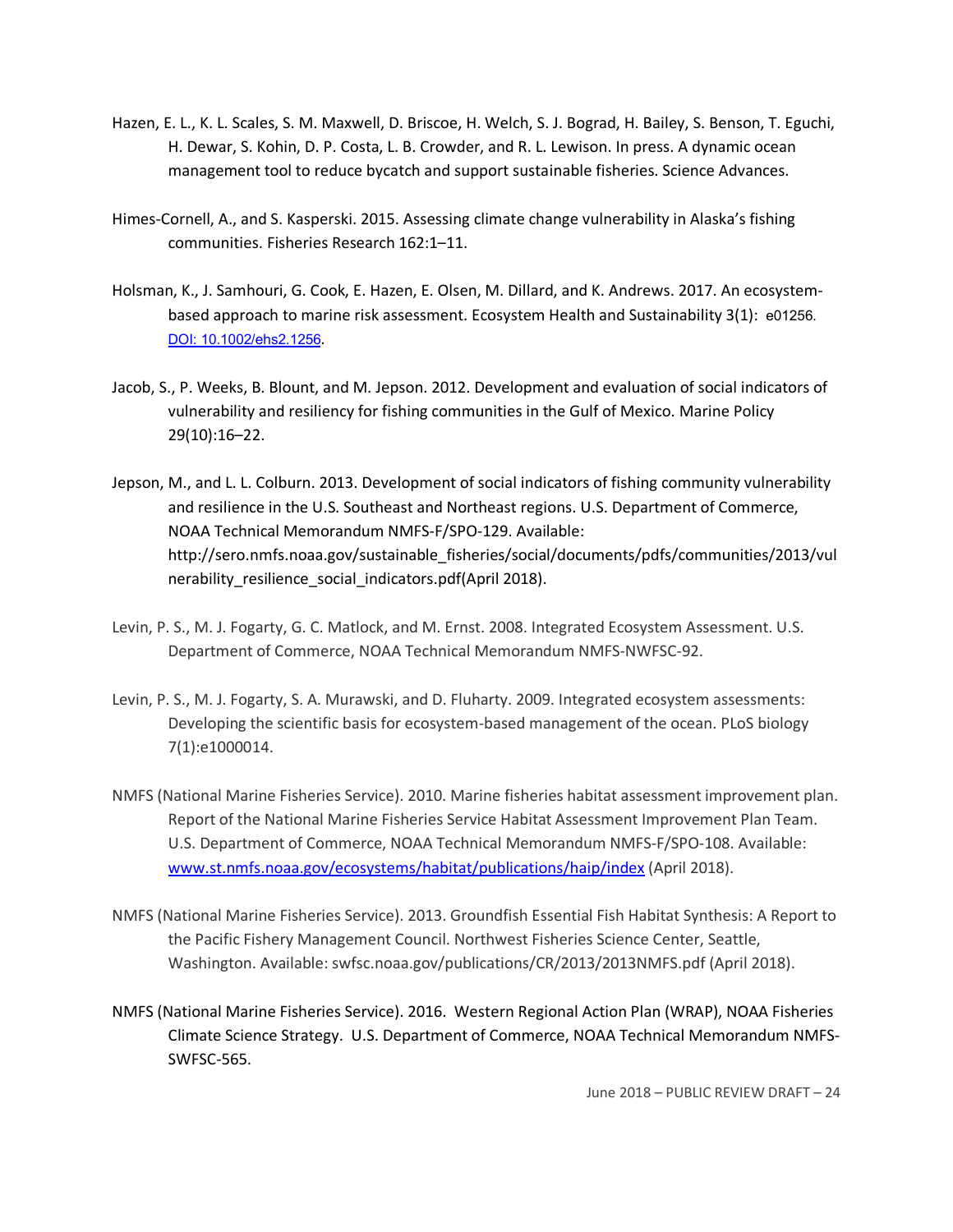- to Research Results. Available: NOAA (National Oceanic and Atmospheric Administration). 2013. NOAA Plan for Increasing Public Access www.glerl.noaa.gov/review2016/reviewer\_docs/NOAA\_PARR\_Plan\_v5.04.pdf (April 2018).
- PFMC (Pacific Fishery Management Council). 2004. Appendix 3, Pacific Coast Groundfish Essential Fish Habitat, The Effects of Fishing Gears on Habitat: West Coast Perspective. Pacific States Marine Fisheries Commission, Portland, Oregon. Available:

www.pcouncil.org//bb/2004/0604/C4b\_At2\_June04BB.pdf (April 2018).

 PFMC (Pacific Fishery Management Council). 2012. Appendix J: Fishing gear impacts findings from Amendment 19 (EFH) to the groundfish FMP as compared to current information. Available: www.pcouncil.org/wp-

content/uploads/App\_J\_Fishing\_Gear\_Impacts\_EFH\_Phase1\_Sep2012.pdf (April 2018).

- PFMC (Pacific Fishery Management Council) and NMFS (National Marine Fisheries Service). 2014. Draft Measures for the Pacific Coast Groundfish Fishery and Amendment 24 to The Pacific Coast Environmental Impact Statement (DEIS) for proposed Harvest Specifications and Management Groundfish Fishery Management Plan. Portand, Oregon and Seattle, Washington.
- Samhouri, J. F., S. E. Lester, E. R. Selig, B. S. Halpern, M. J. Fogarty, C. Longo, and K. L. McLeod. 2012. Sea sick? Setting targets to assess ocean health and ecosystem services. Ecosphere 3(5):1–18.
- Samhouri, J. F., and P. S. Levin. 2012. Linking land- and sea-based activities to risk in coastal ecosystems. Biological Conservation 145(1):118–129.
- Wallmo, K., K. Bisack, D.Lew, and D. Squires. 2016. The Economics of Protected Marine Species: Concepts in Research and Management. Frontiers in Marine Science 3:183. DOI: 10.3389/fmars.2016.00183
- Lederhouse, L. Latchford, C. Phillis, J. Rice, P. Lawson, and K. Griffin. 2016. Fishery Specific Habitat Objectives - West Coast Pilot Draft Report. Available: www.pcouncil.org/wp-Yergey M., K. Sherman, C. Greene, K. Shaeffer, J. Stadler, W. Wakefield, R. Walton, M. Hilgart, T. content/uploads/2016/11/IR5\_SUP\_ElectricOnly\_FisherySpecificHabitatObjectivesWestCoastPil otFinalDraft\_NOV2016BB.pdf (April 2018).